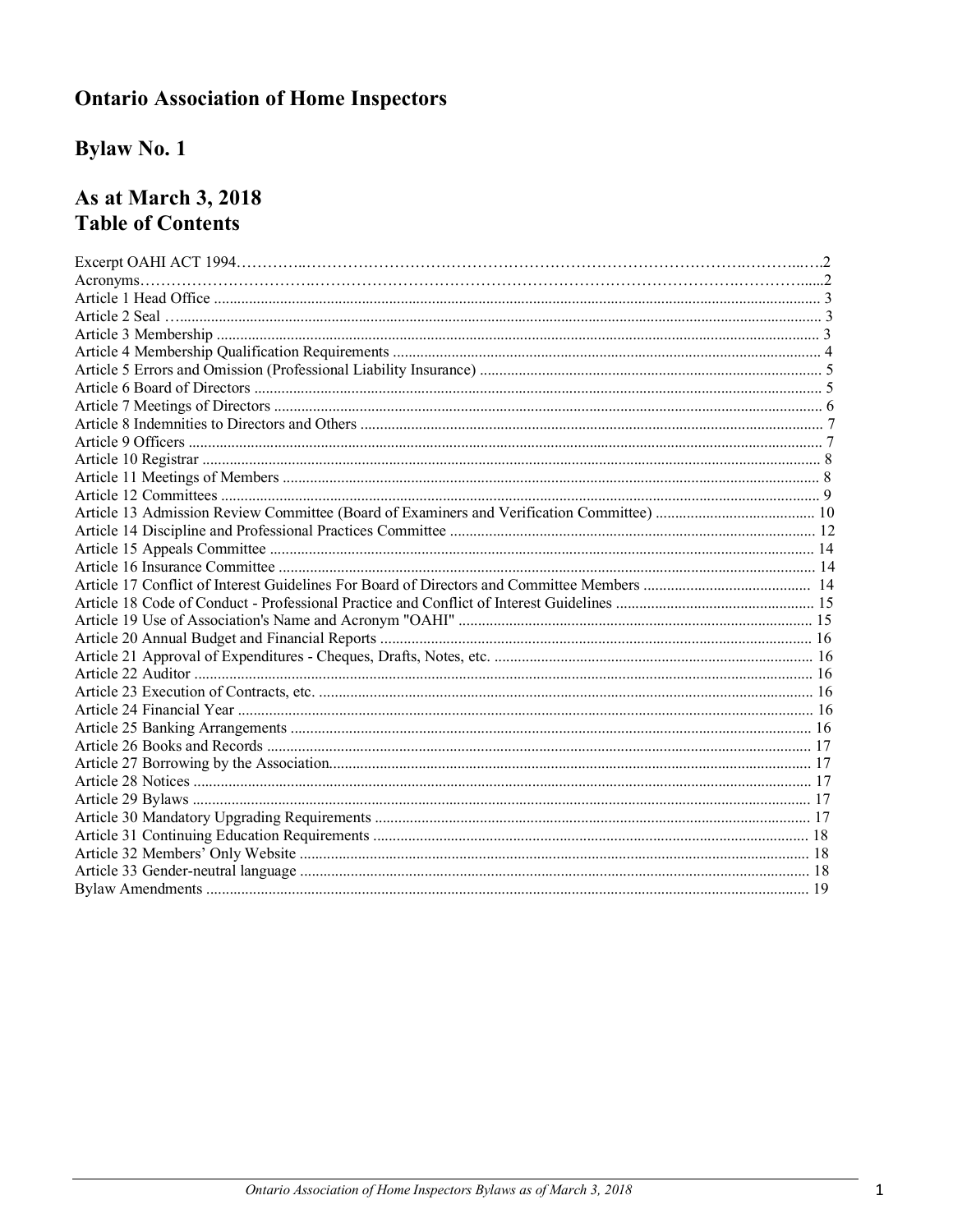# **BYLAW NO. 1**

a bylaw relating generally to the conduct of the affairs of

#### **ONTARIO ASSOCIATION OF HOME INSPECTORS**

**WHEREAS** the Ontario Association of Home Inspectors was constituted a corporation without share capital by Bill Pr 158, the Ontario Association of Home Inspectors Act, 1994, (the "Act")<sup>1</sup> for the following objects:

(a) to maintain high professional standards among the members of the Association through education and discipline;

(b) to provide formal training and educational facilities to the members of the Association;

(c) to hold conferences and meetings for the discussion of home inspection standards and practices and for the presentation of papers and lectures;

(d) to collect and disseminate papers, lectures and other information that is useful or interesting to the members of the Association;

(e) to publicize the role of home inspectors in Ontario, and, in particular, to publicize the full range of services offered to consumers in Ontario by home inspectors;

(f) to seek and maintain affiliations with, and to co-operate with, other organizations having objects, in whole or in part, the same as or similar to the objects of the Association.

#### **BE IT ENACTED as a Bylaw of ONTARIO ASSOCIATION OF HOME INSPECTORS (the "Association") as follows**:

#### **Acronyms Used**

ASHI – American Society of Home Inspectors BOE – Board Of Examiners CAHPI – Canadian Association of Home and Property Inspectors DPPC – Discipline and Professional Practices Committee OAHI – Ontario Association of Home Inspectors RHI – Registered Home Inspector

 $1$  Bill 59, the Home Inspectors Act, 2016 sections 77(1) and (2) state that the Ontario Association of Home Inspectors is continued as a corporation without share capital with objects set out in section 3 of the Ontario Association of Home Inspectors Act, 1994 as listed above.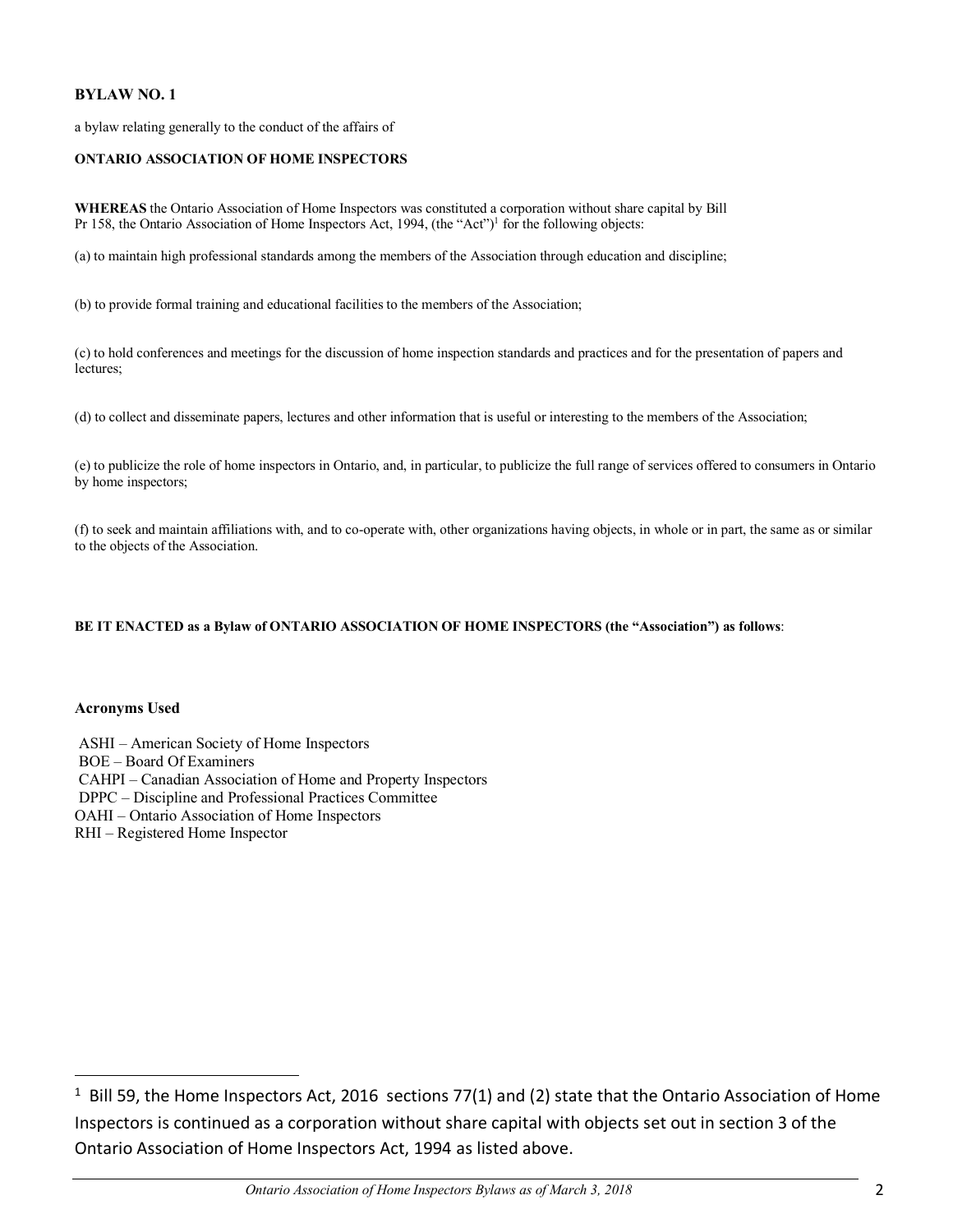#### **Article 1 Head Office**

**1.1 Location** The head office of the Association shall be in the City of Toronto, in the Province of Ontario, and at such place therein as the Board of Directors may from time to time determine.

#### **Article 2 Seal**

**2.1 Corporate Seal** The seal which is impressed hereon shall be the corporate seal of the Association.

#### **Article 3 Membership**

**3.1 Membership at Royal Assent** The persons registered as members of the Ontario Association of Home Inspectors on December 9, 1994, being the day that the Act received Royal Assent, shall be granted membership in the Association.

#### **3.2 Granting of Membership**

**3.2.1 Eligibility** The Association shall grant membership to every person who applies for it in accordance with the Bylaws if the person,

(a) is at least 18 years old;

(b) has complied with the academic and experience requirements specified in the Bylaws of the Association for the issuance of membership as described in Clause 3.3 and Article 4;

(c) has passed such examinations as the Board of Directors may set or approve by Bylaw; and

(d) in the opinion of the Board of Directors, is likely to carry on the practice of home inspection in accordance with the law and with integrity and honesty by complying with Clauses 3.4 and 3.5.

**3.2.2 Membership of Individuals** With the exception of the membership category "Friends of the OAHI", the Association shall grant membership only to individuals and not to firms, corporations, unincorporated associations, partnerships or proprietorships.

**3.3 Membership Categories and privileges** The Association shall have the membership categories described in Paragraphs 3.3.1 through 3.3.9.

**3.3.1 RHI Members** RHI Members" shall be persons who complete the qualification requirements described in Article 4.3. RHI Members have full membership privileges including voting rights, and may use the designation, "Registered Home Inspector" or "RHI".

**Bylaw 3.3.2 Associate Members** Associate Members shall be persons who complete the qualification requirements described in Article 4.2, and hold Associate Member status for a period not to exceed 3 years. Associate Members have restricted membership privileges, but have voting rights and are entitled to hold themselves out as an "Associate Member" of the Ontario Association of Home Inspectors.

#### **3.3.3 Removed**

**3.3.4 Candidate Members** Candidate Members shall be persons who complete the qualification requirements described in Article 4.1, and hold Candidate Members status for a period not to exceed 3 years. Candidate Members have restricted membership privileges, but do have voting rights and are entitled to hold themselves out as a "Candidate Member" of the Ontario Association of Home Inspectors.

**3.3.5 Applicant Members** Applicant Members shall be persons who have not completed qualification requirements, and hold Applicant Member status for a period not to exceed 3 years. Applicant Members have restricted membership privileges but do have voting rights. Applicants shall comply with the regulations of the Association, and may participate in education programs of the Association according to regulations set by the Board of Directors.

**3.3.6 Student Members** Student Members shall be persons who have not completed qualification requirements, and are not performing inspections. Students shall comply with the regulations of the Association, and may participate in education programs of the Association according to regulations set by the Board of Directors.

#### **3.3.7 Retired Members**

**3.3.7.1** Retired Members shall be persons who have attained RHI Member, New Associate Member or Associate Member status but are not performing inspections. Retired Members shall have restricted membership privileges, have voting rights, and are entitled to function as committee members. In particular, the provisions of Articles 3.3.7.2 and 3.3.7.3 shall apply to Retired Members. Retired Members may serve as voting members on all committees and the board of directors, but may not hold the position of President or Vice-President.

**3.3.7.2** Retired Members who have held Retired Member status for less than three years must reinstate their former active membership category before performing inspections, subject to meeting the completion of Mandatory Upgrading Requirements and Continuing Education Requirements of Articles 30 and 31, and to meeting the insurance requirements of Article 5.

**3.3.7.3** Retired Members who have held Retired Member status for three years or more must make application to the Board of Examiners and hold such membership category provided for in the By-laws based on education and experience at that time before performing inspections.

## **3.3.8 Friends of the OAHI**

Friends of the OAHI are individuals or organizations wishing to participate in the activities of the Association. They shall have the right to receive mailings, participate in OAHI meetings and events at rates charged to members, but have no voting rights. They shall not themselves or through their corporate bodies perform inspections, directly or indirectly.

**3.3.9 International Membership Category (ASHI® member)** "OAHI/ASHI® Members" shall be persons who: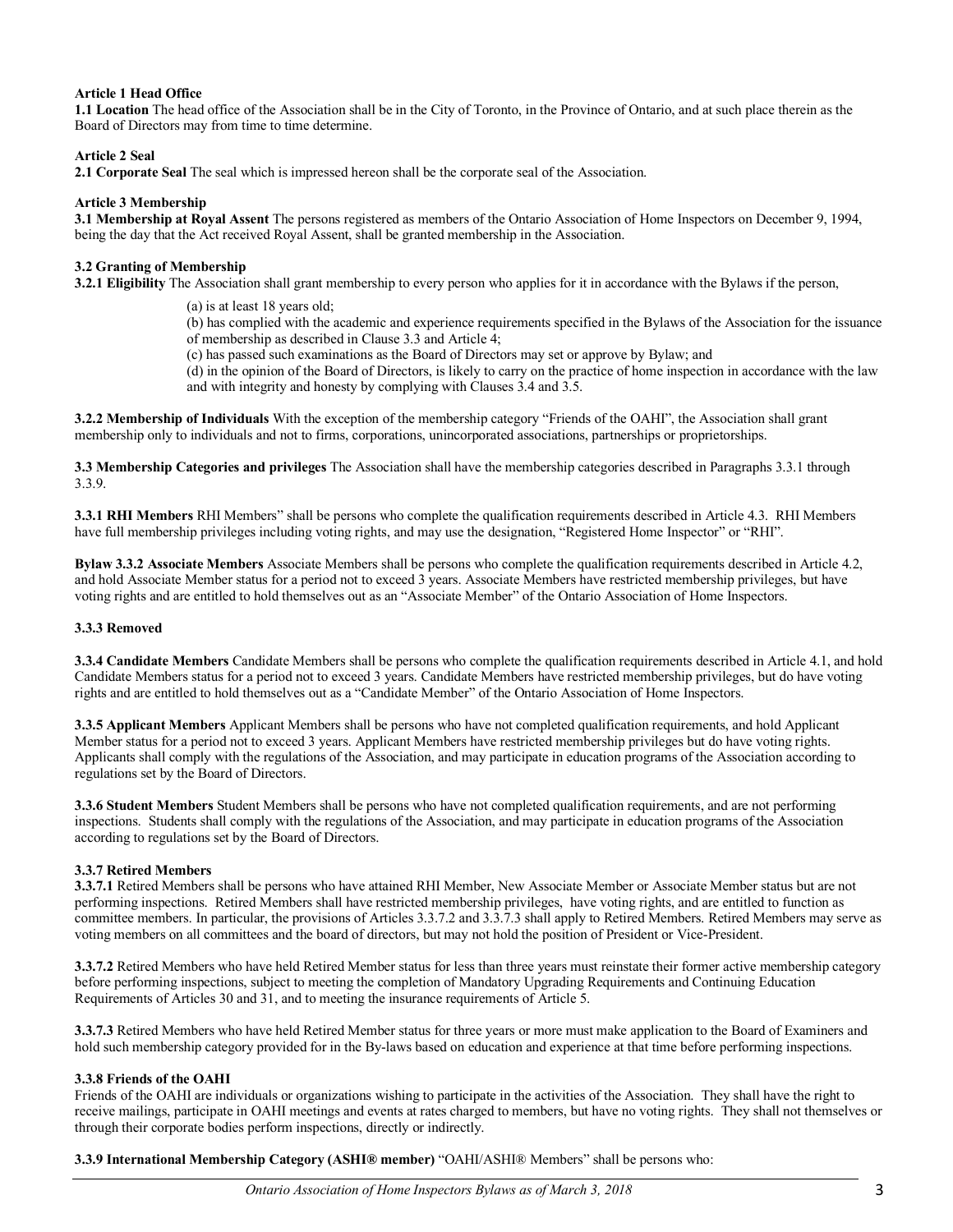1) Hold American Society of Home Inspectors (ASHI®) membership in good standing with ASHI® and have met all ASHI® requirements to be a Certified ASHI® Inspector.

- 2) OAHI/ASHI® Members have restricted membership privileges, but have voting rights.
	- OAHI/ASHI® Members cannot practice home inspections in Canada.

**3.4 Obligations of Members** All members shall comply with this By-law and with the following requirements:

(a) Perform home inspections according to the OAHI Standards of Practice. The OAHI Standards of Practice shall be one of the following: CAHPI (2012), ASHI (2014) or CSA A770 (2016). Members shall identify which of the above Standards of Practice are used in their contracts and inspection reports.

(b) Maintain Insurance, as described in Article 5.

(c) Follow the OAHI Code of Conduct, Professional Practice and Conflict of Interest Guidelines, as set out in Article 18 of the Bylaws.

(d) Maintain membership fees in good standing.

(e) Complete Mandatory Upgrading Requirements and Continuing Education Requirements, as described in Article 30 and Article 31. (f) In the event of written complaints which are not satisfactorily resolved, all non RHI members may be suspended from inferring any affiliation with the OAHI, participation in education programs, or the completion of the membership qualification process.

**3.5 Membership Fees** The Board of Directors may from time to time fix annual dues or fees payable by the members. The Secretary shall notify the members of the dues or fees at any time payable by them. If any members shall fail to make payment of the dues or fees payable on the due date, the Secretary shall notify the members of the dues or fees in arrears and, if any are not paid within thirty (30) days of the date of such notice, the members in default shall be subject to suspension of membership by resolution of the Board of Directors, provided that any such members may on payment of all unpaid dues and fees, together with any other sums owing to the Association by such members and such additional sum as the Board of Directors may have directed, be reinstated as members by the Directors.

**3.6 Resignation from Association** Any member may resign from membership in the Association upon notice in writing to the Secretary of the Association.

**3.7 Reinstatement Fee** Persons who terminate their membership for any reason shall be liable to pay a re-instatement fee of not more than \$300.00 upon renewal of membership as well as any other applicable membership fee to such conditions as the Board of Directors may impose upon payment to the Association of any arrears in fees or other sums the person owes to the Association and such additional sum as the Board of Directors has directed.

**3.8 Other Membership Privileges** The rights of members in the different membership categories to the use and display of the Association's name, acronym OAHI, and the OAHI logo, and the restrictions on such use or display, are as described in Article 19.

#### **Article 4**

#### **Membership Qualification Requirements**

**4.1 Candidate** Candidate Members shall be persons who have completed the following qualification requirements:

1. Completion of either A or B:

A. Completion of an educational program in the field of home inspection from an Ontario Community College, as recognized and approved in accordance with Article 4.4(a);

- or -

B. Completion of equivalent courses as accepted by the OAHI Admissions Review Committee in accordance with Article 4.4(b);

2. Completion of the OAHI Practical Training requirement, as described in Article 4.4(c);

3. Completion of Peer Review, including Inspection Report Verification, according to the OAHI Standards of Practice, as described in Article 4.4(d); and

4. Completion of the OAHI Defect Recognition and Reporting Course, as described in Article 4.4(e), within one year of attaining Candidate Member status.

**4.2 Associate** Associate Members shall be persons who have completed the following qualification requirements:

- 1. Completion of the qualification requirements required to attain and maintain Candidate Member status, as described in Article 4.1;
- 2. Completion of 150 fee paid inspections as a Candidate Member, as described in Article 4.4(f); and
- 3. Completion of either A or B:

A. Completion of OBC Part 9-Health and Safety and OBC Part 9-Building Envelope, or equivalent Ontario Ministry of Municipal Affairs and Housing Part 9 courses, within two years of attaining Associate Member status,

- Or -

B. Completion of a minimum of 40 hours (one OBC course) of additional academic training during each year after attaining Associate Member status.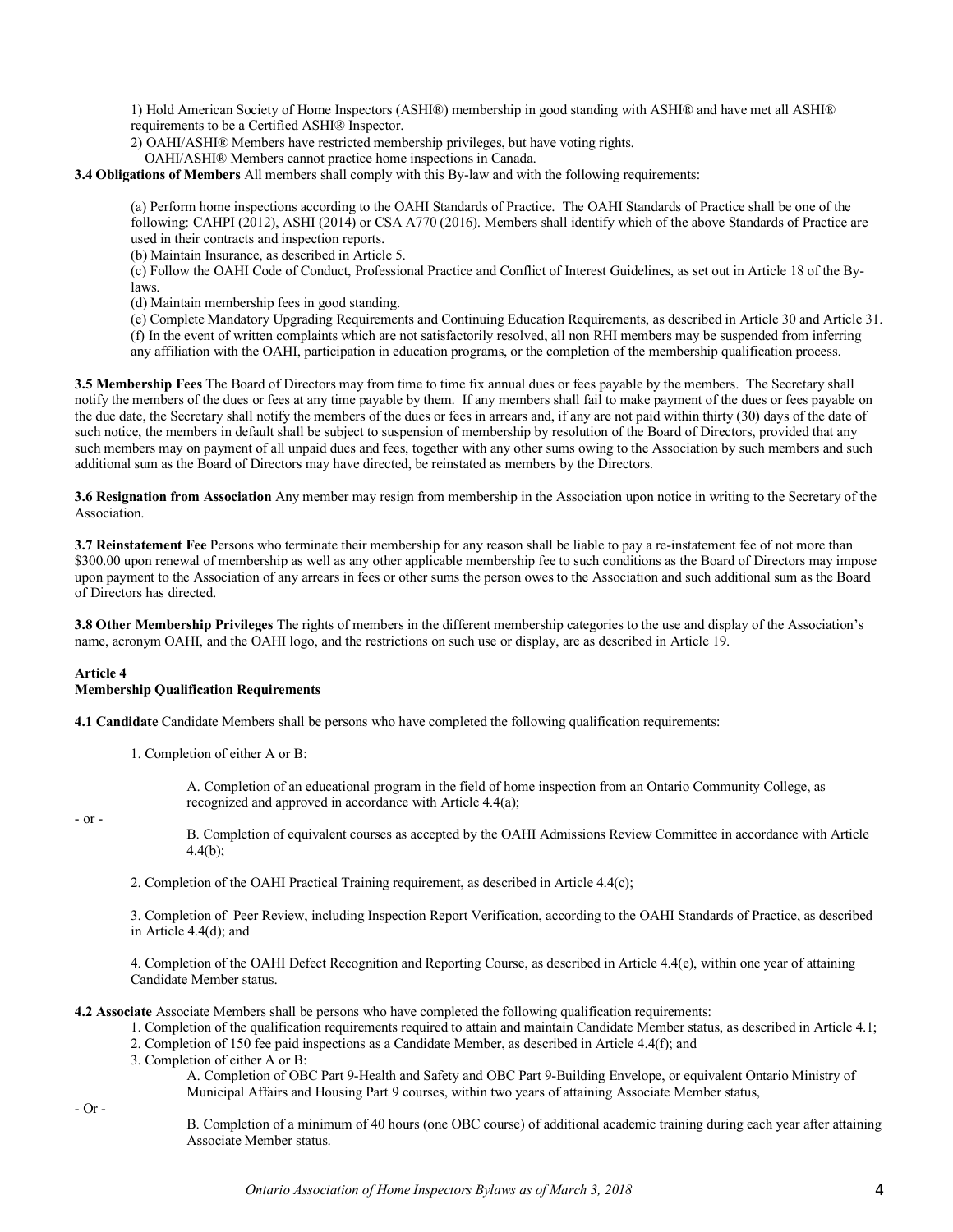**4.3 Registered Home Inspector** Registered Home Inspector Members shall be persons who have completed the following qualification requirements:

1. Completion of the qualification requirements required to attain and maintain New Associate Member status, as described in Article  $4.2$ ;

2. Completion of the OAHI Defect Recognition and Reporting Course, as described in Article 4.4(e) (if not previously completed); 3. Completion of OBC Part 9-Health and Safety and OBC Part 9-Building Envelope or equivalent Ontario Ministry of Municipal Affairs and Housing Part 9 courses (if not previously completed);

4. Completion of a total of 200 fee paid inspections, as described in Article 4.4(f); and

5. Completion of Peer Review, including Inspection Report Verification of an inspection selected from the 200 fee paid inspections referred to in paragraph 4 of this Article, according to the OAHI Standards of Practice, as described in Article 4.4(d), within six months of completing the 200 fee paid inspections.

#### **4.4 Home Inspection Education and Experience**

(a) For the purpose of Article 4.1(1)A, recognition shall only be granted to educational programs in the field of home inspection at Ontario Community Colleges that are based upon, or consistent with, the principles, practices and standards of the OAHI Standards of Practice and of the Occupational Standards for a "Professional Home/ Property Inspector" issued by Human Resources Development Canada, Canada Mortgage and Housing Corporation, ACBOA Alliance and CAHPI on May 1, 2001 and updated in June 2008.

(b) For the purpose of Article 4.1(1)(B), other educational programs or other educational or experience qualifications, including educational and experience qualifications of out-of-province home inspectors transferring to Ontario, shall be deemed equivalent to Article  $4.1(1)(A)$ . if they (i) are conducted to standards equivalent to those of Ontario Community Colleges; and (ii) are based upon, or consistent with, the principles, practices and standards of the OAHI Standard of Practice and of the Occupational Standards for a "Professional Home/ Property Inspector" issued by Human Resources Development Canada, Canada Mortgage and Housing Corporation, ACBOA Alliance and CAHPI on May 1, 2001 and updated in June 2008.

(c) The OAHI Practical Training requirement shall be in accordance with policy recommended by the OAHI Board of Examiners and approved by the Board of Directors from time to time.

(d) Peer Review, including Inspection Report Verifications, shall be performed in accordance with policy recommended by the OAHI Board of Examiners and approved by the Board of Directors from time to time.

(e) The OAHI Defect Recognition and Reporting Course requirement shall be in accordance with policy recommended by the OAHI Board of Examiners and approved by the Board of Directors from time to time.

(f) All home inspections required by Articles 4.2 and 4.3 must be fee paid, include written reports and meet OAHI, CAHPI, ASHI, or an equivalent standard accepted by the OAHI Board of Examiners, and approved by the Board of Directors from time to time.

#### **Article 5**

#### **Errors and Omission (Professional Liability) Insurance**

**5.1 Errors and Omissions Insurance** RHI Members, Associate Members, Candidate Members and Applicant Members are required to obtain and maintain in good standing errors and omissions insurance coverage that meets minimum coverage recommended by the Insurance Committee and approved by the Board of Directors from time to time. Proof of a valid insurance certificate has to be provided with each renewal.

#### **Article 6 Board of Directors**

**6.1 Board of Directors** The affairs of the Association shall be managed by the Board of Directors ("the Board").

**6.2 Number of Directors** The Board of Directors shall consist of not fewer than five (5) and not more than fifteen (15) persons elected by and from the membership of the Association as set out in the Association's Bylaws. Directors must be RHI Members, Retired Members or Associate Members of the Association. The Board must consist of a minimum of four (4) RHI members. The exact number of Directors shall be set from time to time by resolution of the membership.

**6.3 Immediate Past President** The immediate past president shall be a member of the Board by virtue of office (ex-officio), if he or she remains an RHI Member of the Association.

**6.4 Election of Directors** The Directors other than the ex-officio Director, if any, shall be elected at each annual meeting of members for a term of two (2) years. As a transitional measure, the five (5) Directors elected with the highest number of votes at the annual meeting of members in 2011 shall be elected for a term of two (2) years, and the other Directors elected at the annual meeting of members in 2011 shall be elected for a term of one (1) year. Thereafter, at each annual meeting of members, a number of Directors equal to the number of Directors whose terms are expiring at such annual meeting of members, and as necessary to fill any other vacancies in the Board, shall be elected for a term of two (2) years. Directors shall be elected by the members in a general meeting on a show of hands unless a poll is demanded and if a poll is demanded such election shall be by ballot. Members shall also be entitled to vote for the Directors by way of proxy, as provided for in Clause 11.10, made in favour of the Secretary of the Association. The notice of any general meeting at which Directors of the Association are to be elected shall include a list of the names of the candidates for the office of Director and the brief statement of experience and brief description of platform provided to the Association by such candidate. A form of proxy shall also be included with such Notice which form shall list the candidates for the office of Director and upon which the member may instruct the Secretary, as his nominee, as to the candidates for which he is to vote at the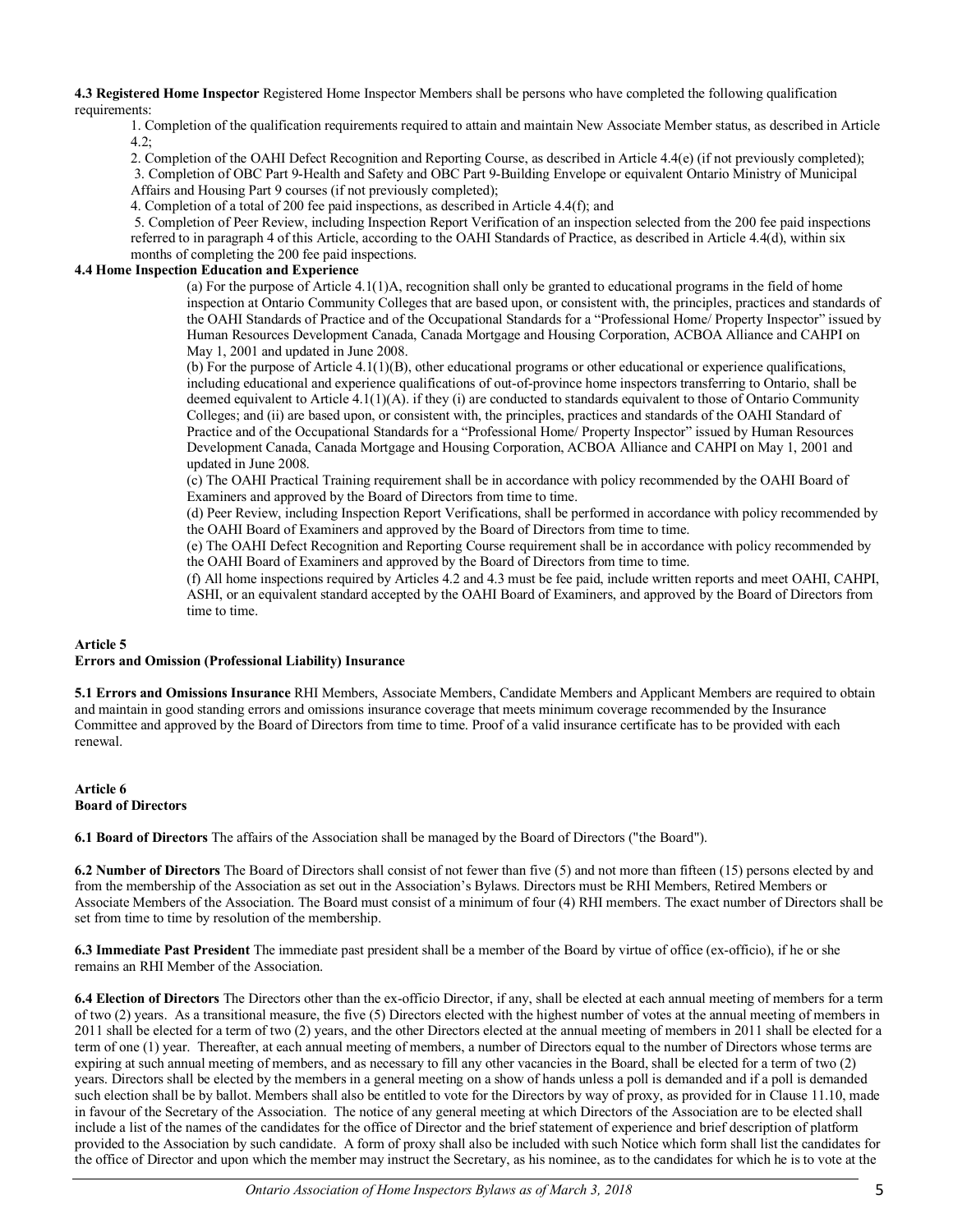meeting. Retiring Directors shall be eligible for re-election to the Board of Directors if otherwise qualified and retiring Directors shall continue in office until their successors shall have been duly elected or appointed.

**6.5 Candidates** Candidates for the office of Director shall be:

(a) those members who shall have given written notice of their seeking the office of Director to the Secretary of the Association, together with a brief statement of experience and a brief description of platform, on or before the date which is forty-five (45) days prior to the annual meeting of members at which the Directors are to be elected; and (b) the persons whose names are put in nomination by any member entitled to vote at any time before nominations are closed at the meeting of members at which the election of Directors is held, and who accept such nomination.

**6.6 Vacancy on the Board** From time to time in the event of any vacancy however caused occurring in the Board of Directors (except an exofficio Director or except any vacancy caused through an increase in the number of Directors), such vacancy may, as long as there is a quorum of Directors then in office, be filled by the Directors from among the qualified members of the Association if they shall see fit to do so; otherwise such vacancy shall be filled at the next meeting of members, and any Director appointed or elected to fill any such vacancy shall hold office for the unexpired term of the Director who ceased to be a Director and who caused such vacancy.

**6.7 Reasons for Vacancy** The office of a Director of the Association shall be vacated:

(a) If s/he becomes bankrupt or a receiving order is made against him/her or he makes an assignment under the Bankruptcy Act (Canada);

(b) If an order is made declaring him/her to be a mentally incompetent person or incapable of managing his/her own affairs; (c) If s/he is convicted of any criminal offence;

(d) If by notice in writing to the Secretary of the Association s/he resigns their office and such resignation, if not effective immediately, becomes effective in accordance with its terms;

(e) If s/he ceases to be an RHI Member; or

(f) If s/he is absent for three (3) consecutive meetings of the Board of Directors without reasonable excuse acceptable to the Board of Directors where notice has been properly given of the meeting in accordance with Article 7.3 of this By-law, and the Board of Directors has, by resolution passed by a majority of votes, removed him/her as a Director. For the purposes of this Clause 6.7(f), "reasonable excuse" could mean an illness of the Director or a death or serious illness in the Director's family or a legal proceeding for which the Director has, except in the case of an emergency, given to the Secretary in advance written notice of his or her inability to attend a meeting. The Director shall provide, upon the request of the Board of Directors, evidence to support the reason for the absences.

**6.8 Conflict of Interest Guidelines** The members of the Board of Directors shall abide by the Conflict of Interest Guidelines of the Association.

**6.9 Removal and replacement of a Director** The members of the Association may, by resolution passed by at least two-thirds of the votes cast at a general meeting of which notice specifying the intention to pass such resolution has been given, remove any Director before the expiration of his term of office and may, by a majority of the votes cast at such meeting elect any RHI Member in his stead for the remainder of his term.

**6.10 Remuneration and compensation** The Directors shall serve as such without remuneration and no Director shall directly or indirectly receive any profit from his position as such, provided that a Director may be paid reasonable expenses incurred by him in the performance of his duties.

Nothing herein contained shall be construed to preclude any Director from serving the Association as an officer or in any other capacity and receiving compensation therefor, such compensation amounts to be included in the annual budget.

**6.11 Board Representation from the Ottawa Region** The Board of Directors shall include at least one Director residing within a radius of 100 km of Ottawa, excluding the counties named in Clause 6.14, except where there are no candidates for the office of Director from within a radius of 100 km of Ottawa, excluding the counties named in Clause 6.14.

**6.12 Board Representation from within the counties of Lambton, Essex, Kent, Elgin, and Middlesex** The Board of Directors shall include at least one Director residing within the counties of Lambton, Essex, Kent, Elgin and Middlesex, unless there are no candidates for the office of Director within the counties of Lambton, Essex, Kent, Elgin and Middlesex.

**6.13 Board Representation from within Toronto** The Board of Directors shall include at least one Director residing within a radius of 100 km of Toronto, except where there are no candidates for the office of Director from within a radius of 100 km of Toronto.

**6.14 Board Representation from within the counties of Frontenac, Hastings, Lanark, Leeds & Grenville, and Pembroke** The Board of Directors shall include at least one Director residing within any one of the counties of Frontenac, Hastings, Lanark, Leeds & Grenville, and Pembroke, unless there are no candidates for the office of Director within any one of the counties of Frontenac, Hastings, Lanark, Leeds & Grenville, and Pembroke.

# **Article 7 Meetings of Directors**

**7.1 Location** Meetings of the Board of Directors may be held either at the head office of the Association or at any other place within Ontario except that if a meeting is called for at the CAHPI National Conference, with the consent of the majority of the Board members, the meeting will be noted as duly held.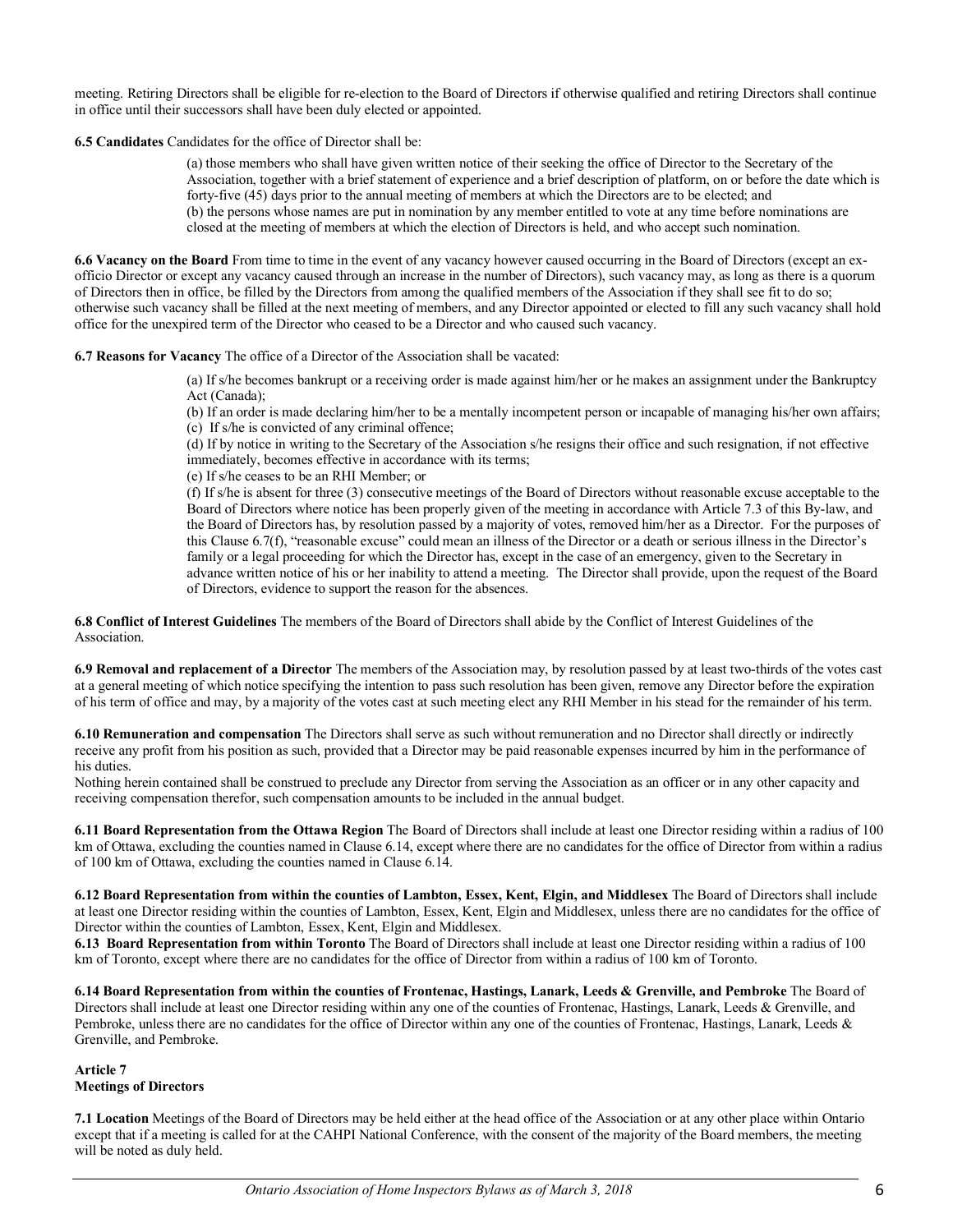**7.2 Convening a Meeting** A meeting of Directors may be convened at any time by the President or any two Directors. The Secretary, by direction of the President or any two Directors, shall convene a meeting of Directors.

**7.3 Notice of a Meeting** Notice of any meeting of Directors stating the day, hour and place of the meeting shall be given to each Director at least two (2) business days before the meeting is to take place, provided always that a meeting of the Board of Directors may be held at any time without formal notice if all the Directors are present or those absent have waived notice or have signified their consent in writing to the meeting being held in their absence. Notice of any meetings or any irregularity in any meeting or in the notice thereof may be waived by any Director and such waiver may be validly given either before or after the meeting to which such waiver relates.

**7.4 Notice Not Required** For the first meeting of the Board of Directors to be held immediately following the election of Directors at an annual or special general meeting of the members or for a meeting of the Board at which a Director is appointed to fill a vacancy in the Board, no notice of such meeting shall be necessary to the newly elected or appointed Director or Directors in order for the meeting to be duly constituted, provided that a quorum of the Directors is present.

**7.5 Quorum** At any meeting of the Board, a majority of the Directors constitutes a quorum.

**7.6 Voting on Questions** Questions arising at any meeting of Directors shall be decided by a majority of votes. In case of an equality of votes the chairperson of the meeting shall not have a second or casting vote in addition to their original vote.

#### **Article 8**

## **Indemnities to Directors and Others**

**8.1 Indemnification** Every Director or Officer of the Association or other person who has undertaken or is about to undertake any liability on behalf of the Association and their heirs, executors, administrators, legal representatives and estate and effect, respectively, shall from time to time and at all times, be indemnified and saved harmless, out of the funds of the Association, from and against:

(a) All costs, charges and expenses whatsoever which such Director, Officer or other person sustains or incurs in or about any action, suit or proceeding which is brought, commenced or prosecuted against him/her for or in respect of any act, deed, matter or thing whatsoever made, done or permitted by him/her in or about the execution of the duties of his/her office or in respect of any such liability provided that any such person shall not be indemnified and saved harmless in the event that such person in making, doing or permitting such act, deed, matter or thing whatsoever had exceeded his/her authority including, without limitation where such acts were unlawful; and

(b) All other costs, charges and expenses which he sustains or incurs in or about or in relation to the affairs thereof; except such costs, charges or expenses as are occasioned by his/her own wilful neglect or default.

#### **Article 9 Officers**

**9.1 Appointment of Officers and Directors** The Board of Directors shall annually or more often as may be required elect a President and appoint a Vice-President, a Treasurer, a Secretary, and a Registrar. The President, the Vice-President, Secretary and the Treasurer must be RHI members of the Board of Directors. The Directors may appoint such other Officers and agents as they shall deem necessary who shall have such authority and shall perform such duties as may from time to time be prescribed by the Board of Directors.

**9.2 Remuneration for Officers** The Directors may fix the remuneration to be paid to Officers of the Association. Officers who are Directors shall only be entitled to the remuneration described in Clause 6.10 hereof. All Officers in the absence of agreement to the contrary shall be subject to removal by resolution of the Board of Directors at any time with or without cause.

**9.3 President as Chief Executive Officer** The President shall, when present, preside at all meetings of the Board of Directors and of members of the Association. The President shall be the Chief Executive Officer of the Association. He shall possess and may exercise such powers and shall perform such other duties as may from time to time be assigned, by the Board of Directors.

**9.4 The Vice-President** The Vice-President shall be vested with all the powers and shall perform all the duties of the President in the absence or inability or refusal to act of the President. The Vice-President shall possess and may exercise such other powers and duties as may from time to time be assigned, by the Board of Directors.

**9.5 The Treasurer** The Treasurer shall collect all Association fees, and, subject to the provisions of any resolution of the Board of Directors, shall have the care and custody of all the funds and securities of the Association and shall deposit the same in the name of the Association in such bank or banks or such depository or depositories as the Board of Directors may direct. S/He shall keep or cause to be kept the books of account and accounting records of the Association. S/He shall perform all duties incident to his office, including those described in Article 20 of these Bylaws, or that are properly required of him/her by the Board of Directors. S/He may be required to give such bonds for the faithful performance of his/her duties as the Board of Directors in their uncontrolled discretion may require but no Director shall be liable for failure to require any bond or for the insufficiency of any bond or for any loss by reason of the failure of the Association to receive any indemnity thereby provided.

**9.6 The Secretary** The Secretary shall, when present, act as Secretary of all meetings of Directors and members. S/He shall perform all duties incident to his/her office or that are properly required of him/her by the Board of Directors.

**9.7 The Registrar** The Registrar shall perform all duties incident to his/her office, including those described in Article 10 of these Bylaws, or that are properly required of him/her by the Board of Directors.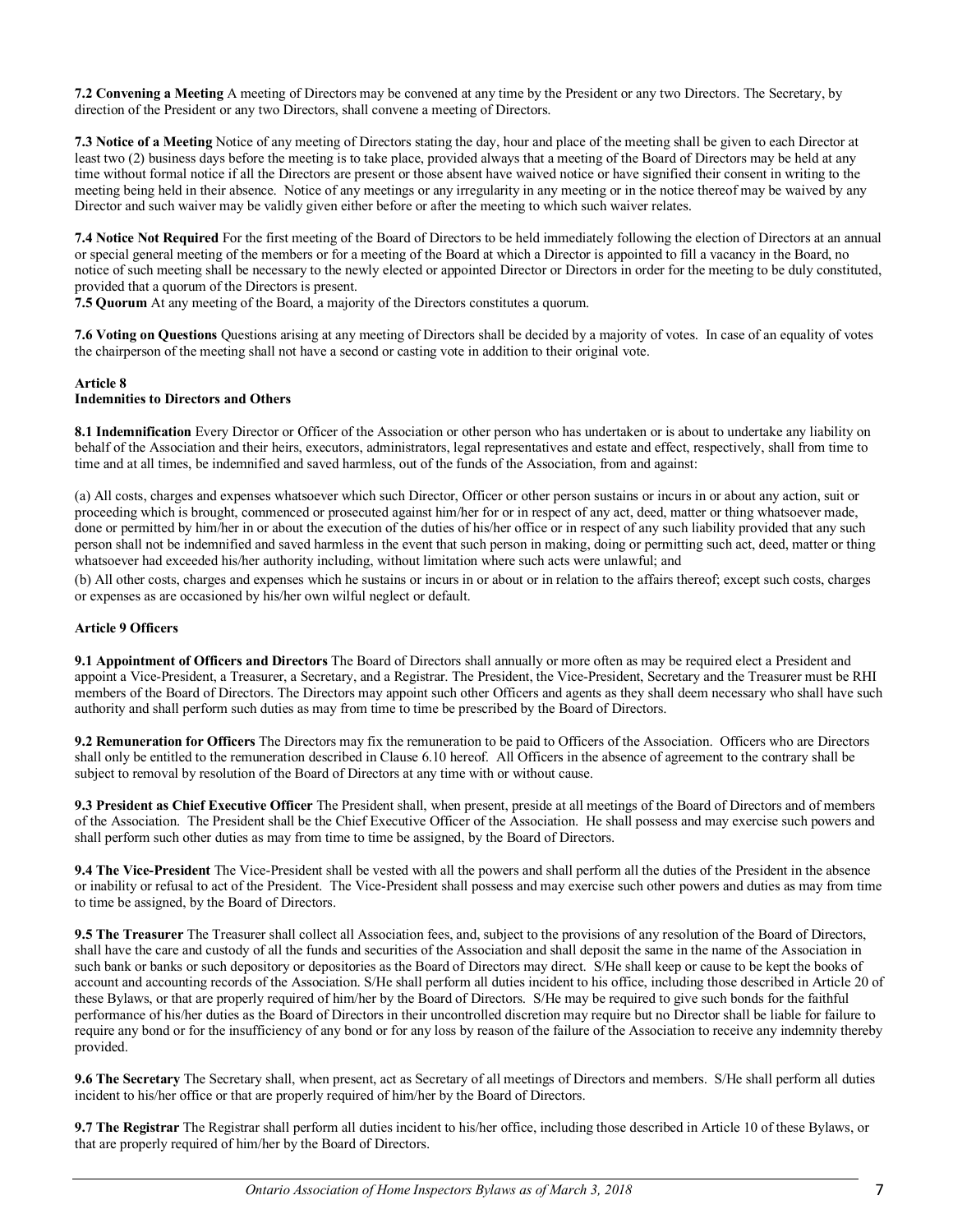**9.8 Vacancy** If the office of the President, Vice-President, Treasurer or Secretary shall be or become vacant by reason of death, resignation, disqualification or otherwise the Directors may appoint an RHI Member Director.

# **Article 10 Registrar**

**10.1 Maintaining the Register** The Registrar of the Association shall keep a register (the "Register") which shall show the names of all RHI Members, Associate Members, and Candidate Members of the Association in good standing and their category of membership. The Registrar of the Association shall also keep separate lists of Associate Members, Applicant Members, Retired Members, Student Members and Friends of the OAHI, setting out their status and their category of membership.

**10.2 Access to the Register** The Registrar shall ensure that the Register shall be open to examination by the public at the head office of the Association during normal business hours.

**10.3 Issuance of Membership Certificates** The Registrar shall, on behalf of the Board of Directors, cause a certificate of membership to be issued each year to every person whose name appears in the Register, or in the list of Associate Members, Applicant Members, Retired Members and Student Members. The certificate shall state the date upon which it expires, the category of membership and any condition imposed by the Board of Directors on the home inspection practice of the person to whom the certificate is issued.

**10.4 Removal of a Member's Name from the Register** The Registrar shall, on behalf of the Board of Directors, cause the name of a member to be removed from the Register in the case of an RHI Member, New Associate Member, or Candidate Member, or the list of Associate Members, Applicant Members, Retired Members or Student Members, as the case may be,

- (a) if the member requests or gives written consent to the removal;
- (b) if the name has been incorrectly entered;
- (c) if notification is received of the member's death;
- (d) if the registration of the member has been suspended or revoked through disciplinary proceedings; or
- (e) if the member has failed to pay any dues or fees owing to the Association in accordance with Article 3.5.

**10.5 Twenty-day Notice** The Registrar shall give notice to the members of the Association of any application for membership as Registered Home Inspector, New Associate Member, Associate Member, Candidate Member or Applicant Member. In such notice, the Registrar shall invite the written comments, either supporting or objecting to the said application being granted, and shall allow for twenty (20) days from the date of mailing for receipt of any such written comments. Any written comments received shall be forwarded by the Registrar to the Admission Review Committee and, if a complaint, to the Discipline and Professional Practices Committee.

## **Article 11 Meetings of Members**

**11.1 Annual General Meeting** The annual meeting of the members of the Association shall be held at any place within Ontario, on such day in each year and at such time as the Directors may by resolution determine. At annual meetings there shall be presented a report of the Directors of the affairs of the Association for the previous year, a financial statement of the Association and the auditor's report thereon, and such other information or reports relating to the Association's affairs as the Directors may determine.

**11.2 Special Meetings** Other meetings of the members (to be known as "special meetings") may be convened by order of the President or a Vice-President or by the Board of Directors to be held at any date and time and at any place within Ontario. The President shall convene a special meeting upon the written request of 25% or more of the members entitled to vote at the meeting (i.e. RHI, Associate, Candidate, Retired and Applicant Members).

**11.3 Notice of Meetings** Notice stating the day, hour and place of meeting and an agenda setting out the nature of the business to be transacted shall be given to each member, and in the case of the annual meeting the Notice shall include the Treasurer's annual budget and annual report and the Notice shall also be given to the auditor of the Association, at least ten (10) days before the date of every meeting, provided always that a meeting of members may be held for any purpose at any date and time and at any place within Ontario without notice if all the members are present in person, by remote meeting attendance or represented by proxy at the meeting or if all the absent members entitled to notice of such meeting shall have signified their assent in writing to such meeting being held and such assent may be validly given either before or after the meeting to which such assent relates.

**11.4 Non-receipt of Meeting Notice** The accidental omission to give notice of any meeting or the non-receipt of any notice by any member or members or by the auditor of the Association shall not invalidate any resolution passed or any proceedings taken at any meeting of members.

**11.5 Voting at Meetings** Every question submitted to any meeting of members shall be decided in the first instance by a majority of votes of the members entitled to vote at the meeting (i.e. RHI, Associate, Candidate, Retired and Applicant Members) in attendance (in person or by remote meeting attendance) or represented by proxy (save and except that an amendment to the Bylaws requires the vote of at least two-thirds (2/3) of the members entitled to vote (i.e. RHI, Associate, Candidate, Retired and Applicant Members) in attendance (in person or by remote meeting attendance) or represented by proxy at a special meeting duly called for the purpose of considering the said Bylaw) given on a show of hands. In case of an equality of votes the chairman shall not have a second or casting vote in addition to the vote to which he is entitled as an RHI Member, Associate, Candidate, Retired or Applicant Member. At any meeting unless a poll is demanded a declaration by the chairman that a resolution has been carried or carried unanimously or by a particular majority or lost or not carried by a particular majority shall be conclusive evidence of the fact without proof of the number or proportion of votes recorded in favour of or against the motion.

**11.6 Absence of a President, Vice President, or Director** In the absence of the President and the Vice-President, the members present shall choose another Director as chairman and if no Director is present or if all the Directors are present decline to act as chairman the members present shall choose one of the present to be chairman.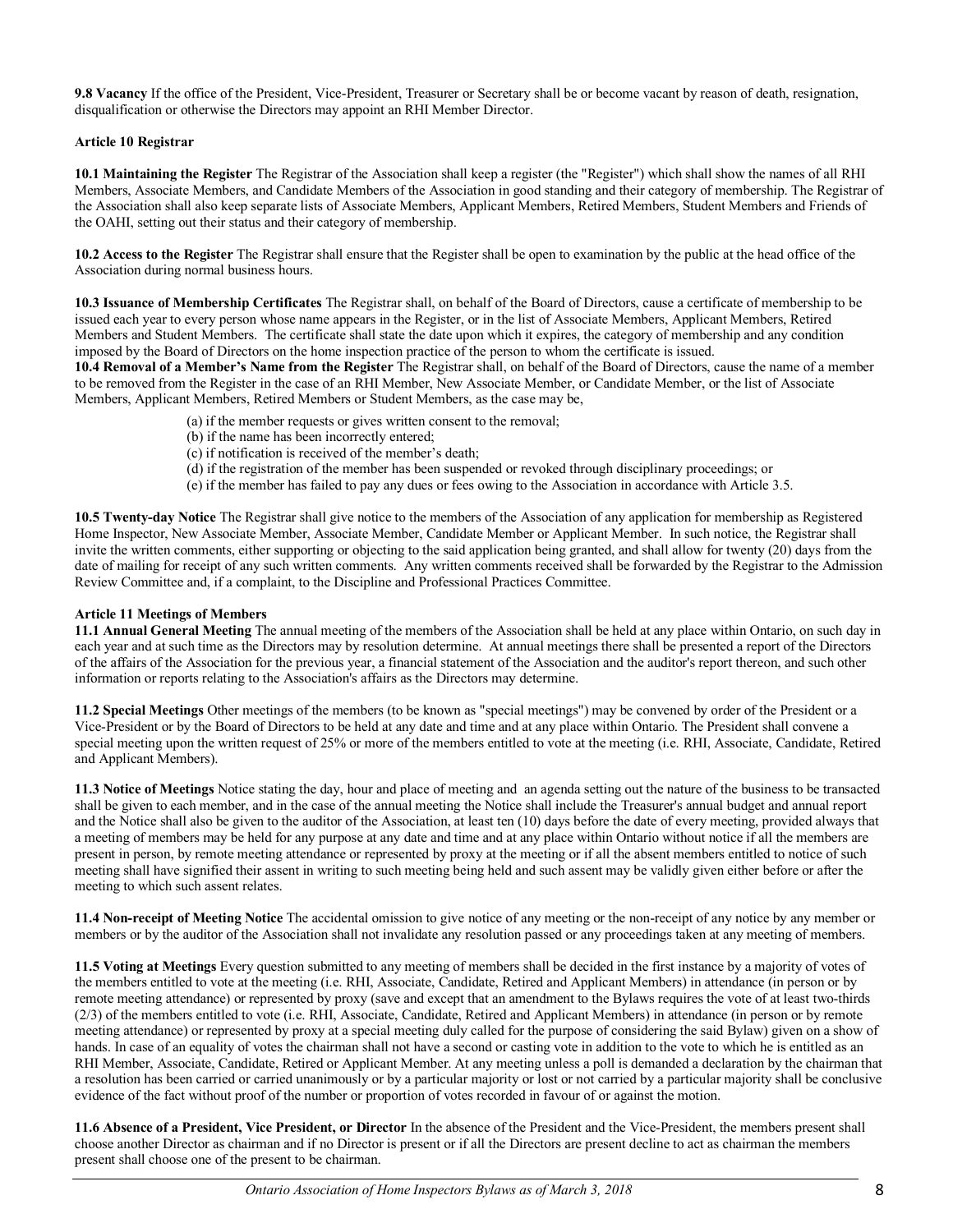**11.7 Demand for a Poll** If at any meeting a poll is taken on the election of a chairman or on the question of adjournment it shall be taken forthwith without adjournment. If a poll is demanded on any other question or as to the election of Directors it shall be taken in such manner and either at once or after the adjournment as the chairman directs. The result of a poll shall be deemed to be the resolution of the meeting at which the poll was demanded. A demand for a poll may be made either before or after any vote by show of hands and may be withdrawn.

**11.8 Continuation of a Meeting** The chairman may with the consent of any meeting adjourn the same from time to time to a fixed time and place and no notice of the time and place for the holding of the adjourned meeting need be given to the members. Any business may be brought before or dealt with at the adjourned meeting which might have been brought before or dealt with at the original meeting in accordance with the notice calling the same.

**11.9 Quorum** At any meeting of the members of the Association, two-fifths (2/5) of the members entitled to vote at the meeting, whether present (in person or by remote meeting attendance), or represented by proxy, constitute a quorum and no business shall be transacted at any meeting unless the requisite quorum is present (in person or by remote meeting attendance), at the commencement of such business. Provided however that where less than two-fifths (2/5) of the members entitled to vote at the meeting are either present or represented by proxy, but two (2) or more of such members are present in person after one-half (1/2) hour after the commencement time specified in the notice calling the meeting of members and the business transacted is limited to the selection of a Chairman and a Secretary for the meeting, the recording of the names of those present, and the passing of the motion to adjourn the meeting with or without specifying a date, time and place for the resumption of the meeting, then two (2) persons present in person constitute a quorum.

**11.10 Voting by Proxy** Every member entitled to vote (i.e. RHI, Associate, Candidate, Retired and Applicant Members) may by means of a proxy appoint a member of the Association to attend and act at the meeting in the manner, to the extent and with the power conferred by the proxy. A proxy shall be in writing, shall be executed by the voting member, and shall only be valid for the meeting in respect of which it is given or any adjournment thereof. A proxy may be in such form as the Board of Directors from time to time prescribes or in such other form as the Chairman of the meeting may accept as sufficient, and shall be deposited with the Secretary of the meeting before any vote is called under its authority, or at such earlier time and in such manner as the Board of Directors may prescribe.

**11.11 Robert's Rules of Order** Except where in conflict with these Bylaws, the rules contained in the most recent edition of Roberts Rules of Order shall govern the meetings of the members of the Association.

**11.12 Remote Meeting Attendance and Remote Meeting Attendance Voting** Members may attend meetings of members remotely using a real time system or method that provides for two-way video and audio transmission, show of hand voting and secret polling votes that can be audited and validated by a trusted third party in attendance at the meeting. Members choosing remote meeting attendance shall notify the Secretary not less than 48 hours in advance of the meeting on the prescribed form and shall consent to remote meeting attendance and remote meeting attendance voting at their own risk of transmission failure, which shall be the equivalent of the member leaving the meeting room while the meeting is in progress. The provision and administration of the real time remote meeting attendance and remote meeting attendance voting system or method shall be the responsibility of the board of directors.

#### **Article 12 Committees**

**12.1 The Committees** The following committees, namely, the Discipline and Professional Practices Committee, the Admissions Review Committee/Board of Examiners, the Public Relations Committee, the Education Program Committee, the Insurance Committee, the Election Committees, the Technical Review Committee, the Past President's Council, the Appeals Committee, and the Website Committee shall be constituted to assist the Board of Directors in carrying on the affairs of the Association.

**12.2 Number of Committee Members** The Board of Directors shall annually or more often appoint not less than three (3) and not more than nine (9) members of the Association to be members of each of the aforesaid committees and shall designate one of the members of each committee who must be an RHI Member as Chairperson thereof, and shall designate one of the members of each committee as Secretary thereof. The President shall be ex-officio a member of each such committee except The Discipline and Professional Practices Committee and The Admissions Review Committee/Board of Examiners, but shall not be included in the number referred to herein.

**12.3 Committee Obligations to the Board** Committee members shall serve at the pleasure of the Board of Directors. Members willing to serve as chairman or members of committees shall advise the Board of Directors in writing.

**12.4 Committee Meetings** The committees may meet for the transaction of business, adjourn and otherwise regulate their meetings as they think fit provided however that a majority of the members of each committee present shall constitute a quorum thereof for the transaction of business. Questions arising at any meeting of a committee shall be decided by a majority of votes. In case of an equality of votes the Chairman shall not have a second or casting vote in addition to his original vote.

**12.5 Committee Procedures and Records** Each committee shall create and maintain a procedural guideline handbook to direct the actions of committee members. The chairman of a committee shall maintain a written record of all minutes of meetings of the committee and all correspondence issued and received by the committee.

**12.6 Committee Reports and Confidentiality** Committees shall keep the Board of Directors informed of committee activities by quarterly reports or as otherwise requested by the Board of Directors. Committees and their members shall respect the confidentiality of any privileged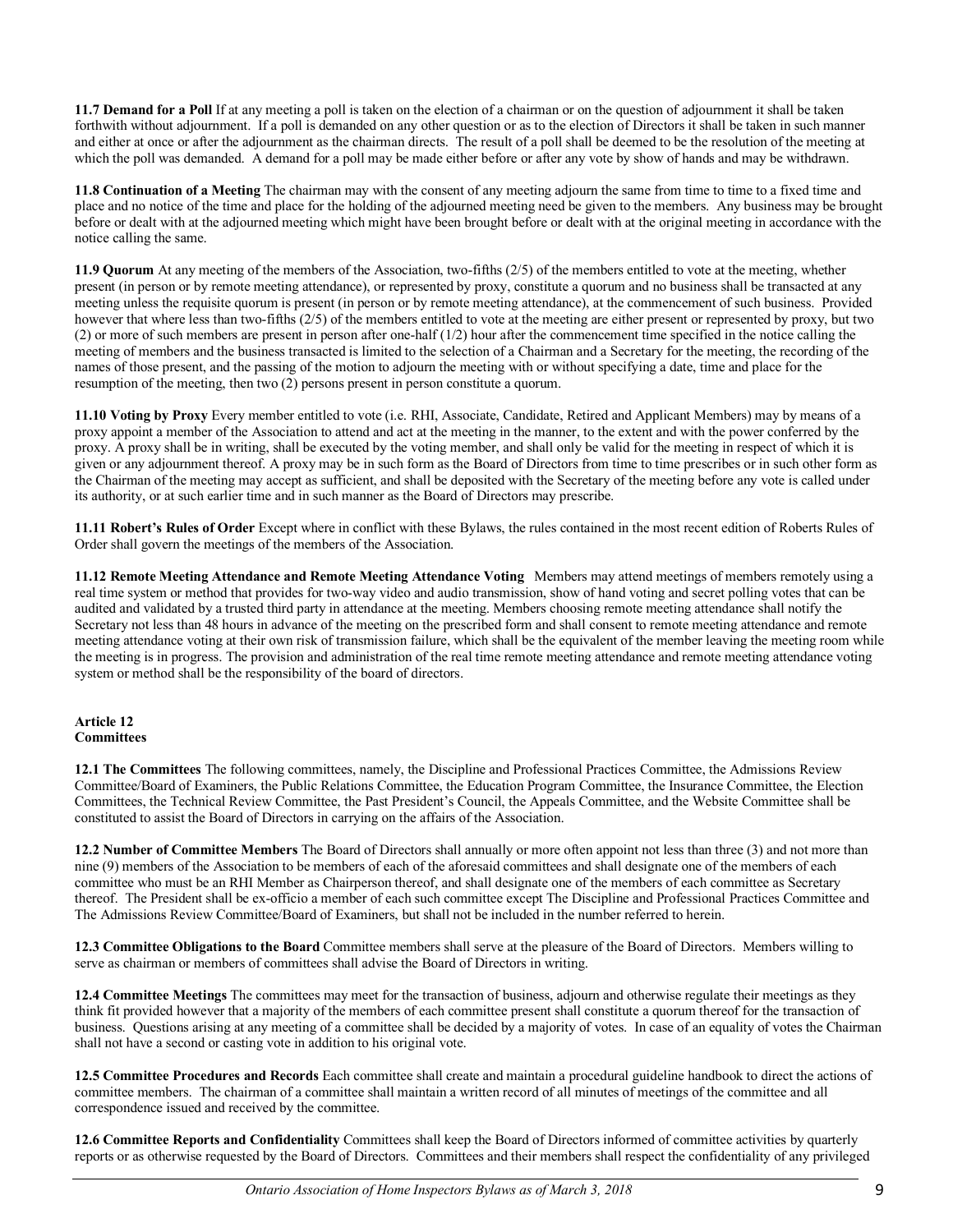information and shall be governed by the Conflict of Interest Guidelines.

**12.7 Discipline and Professional Practices Committee** The Discipline and Professional Practices Committee shall review any complaints received against members and follow the Discipline and Professional Practices guidelines.

**12.8 Admissions Review Committee** The Admissions Review Committee/Board of Examiners shall establish qualifications for membership, develop and evaluate course curricula, and evaluate individual applications.

**12.9 Public Relations Committee** The Public Relations Committee shall develop and implement good will with the public and outside organizations to further the objects of the Association.

**12.10 Education Committee** The Education Program Committee shall organize in-house speakers and seminars.

**12.11 Insurance Committee** The Insurance Committee shall solicit and manage the group insurance policy (s) for the members.

**12.12 Elections Committee** The Elections Committee shall be responsible for conducting the annual election of the Board of Directors

**12.13 Technical Review Committee** The technical Review Committee shall make recommendations on the technical issues that affect practices of members.

**12.14 Other Committees** The Board of Directors may from time to time constitute such other committees as it deems necessary and shall prescribe their duties.

**12.15 Past Presidents' Council** The Past Presidents' Council shall consist of past presidents of the Association. The council shall advise the Board of Directors on an ad hoc basis as requested by the Board.

**12.16 Appeals Committee** The Appeals Committee shall consist of RHI Members of the Board of Directors of the Association and any other RHI Member of the Association appointed by the Board of Directors as necessary to carry on business. Any person who has been refused any category of membership by the Admission Review Committee/Board of Examiners or who has been subject to a disciplinary sanction under the Bylaws of the Association by the Discipline and Professional Practices Committee may appeal to the Appeals Committee from the decision. The Appeals Committee may confirm, vary or rescind the decision being appealed.

**12.17 Website Committee** The Board of Directors will appoint at least one Director to oversee the website committee. This person will act as a liaison for staff and members to communicate from time to time with. Members with issues must resolve the issue within the scope of the rules posted on-line and as noted in Article 34.

#### **Article 13**

#### **Admission Review Committee (Board of Examiners and Verification Committee)**

**13.1 Mandate** The Admissions Review Committee shall recommend to the Board of Directors policy changes related to membership qualifications and shall administer the processing of applications. Specific responsibilities may include the following:

- (a) developing proposed qualification requirements;
- (b) administering the processing and evaluation of applications;
- (c) determining, for the purposes of Article 4.1(1)(B), courses equivalent to completion of the educational qualification requirements contained in Article 4.1(1)(A);
- (d) determining courses equivalent to other course requirements;
- (e) verifying the number of inspections completed by a member**;**
- (f) verifying a member'**s** report compliance with standards for insurance eligibility;
- (g) evaluating a member's previous education and experience (i.e. conducting a "Prior Learning Assessment");
- (h) liaising with community colleges, universities and other organizations;
- (i) developing and administering the OAHI Defect Recognition Course;

(j) establishing and setting, from time to time, application processing fees to be charged for the processing of applications for all categories of membership in the Association;

- (k) establishing and setting, from time to time, examinations for members and insurance eligibility; and,
- (l) procedures and/or lists to be posted from time to time on the members only website or mailed to members upon request.

#### **13.2 Structure**

**13.2.1 General** The Admissions Review Committees shall consist of a Board of Examiners and a Verification Committee.

**13.2.2 Verification Committee** The Verification Committee shall consist of a minimum of three (3) RHI Members. The committee may appoint outside persons to assist in the Committee's work.

**13.2.3 Board of Examiners** The Board of Examiners shall consist of a minimum of three (3) RHI Members, plus education specialists from outside the Association at the discretion of the Board of Directors, provided that the majority of committee members are RHI Members. The Board of Examiners may appoint outside persons to assist in the Committee's work.

#### **13.3 Verification Committee Functions**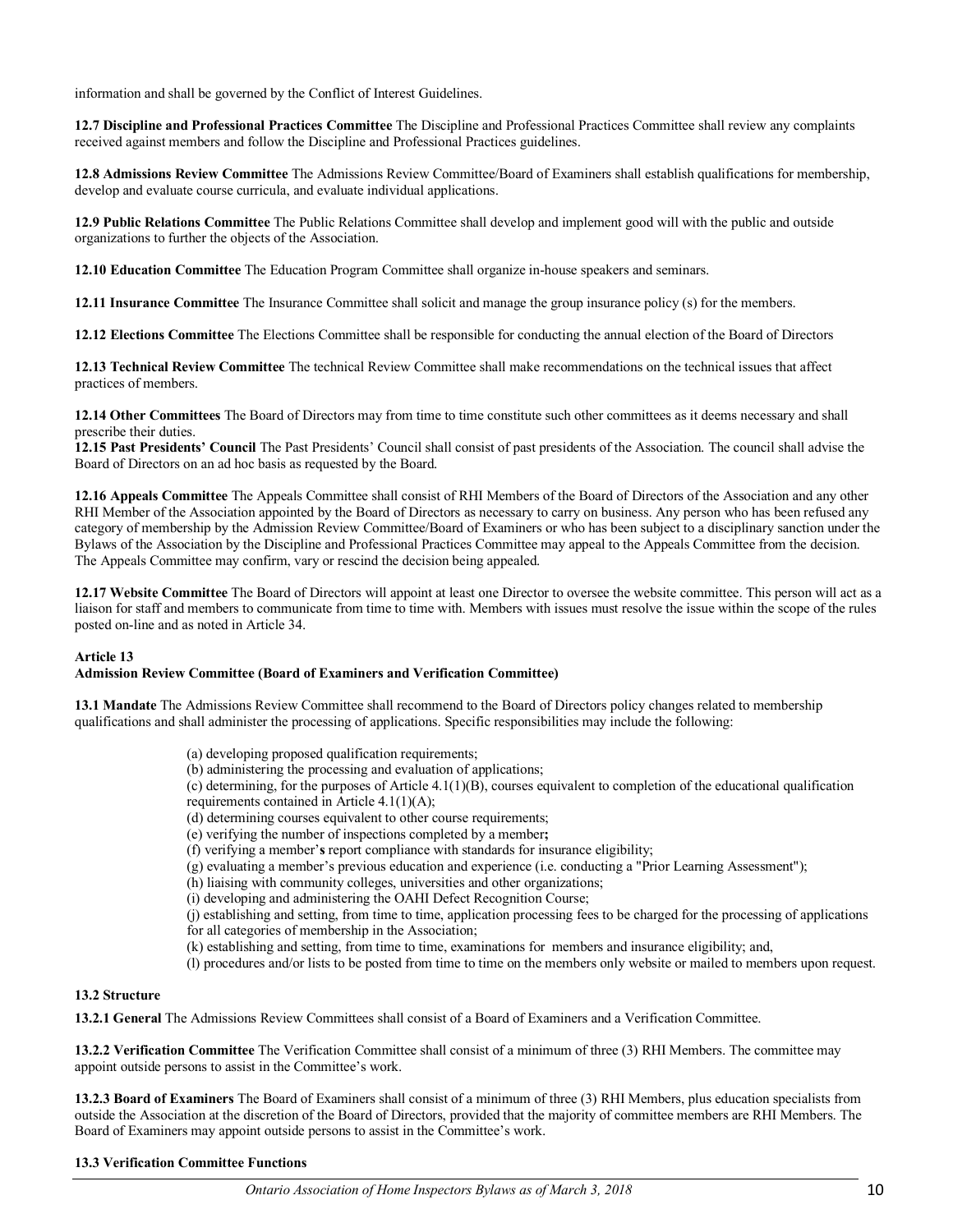**13.3.1** Processing applications for membership and upgrades of categories of membership

**13.3.1.1** The committee shall develop and maintain application forms appropriate for establishing and verifying a member's eligibility.

**13.3.1.2** The committee shall administer the processing of all applications.

**13.3.1.3** The committee shall notify the Board of Directors and the Registrar of all accepted applications. The successful member shall be notified by the Registrar in writing that the application is accepted.

**13.3.1.4** The committee shall return incomplete applications to the member**.** 

**13.3.1.5** The committee shall forward applications to the Board of Examiners where prior learning assessment is required or where recognition of an equivalent course is requested.

#### **13.3.2 Verification procedures for applications**

**13.3.2.1** The committee shall verify the qualifications, certificates, and academic records submitted by the member by reference to a predetermined procedure or list established by the Board of Examiners.

**13.3.2.2** The Committee shall solicit any further documentation or clarification from the member, if needed.

**13.3.2.3** The Committee shall forward to the Board of Examiners all applications where the qualifications, certificates, or academic record does not meet the pre-determined procedure or list established by the Board of Examiners.

#### **13.3.3 Verification of written reports**

**13.3.3.1** The Committee shall establish a procedure for verifying that a member produces a written report that satisfies the standards of the Association.

**13.3.3.2** The committee shall notify a member where the report fails to meet the standards of the Association.

**13.3.3.3** A member may appeal a decision of the Verification Committee to the Appeals Committee.

#### **13.3.4 Verification of the number of fee paid written reports**

**13.3.4.1** The Committee shall establish a procedure for verifying that a member has produced the required number of fee paid home inspection written reports that meet the standards of the Association and satisfy Articles 4.2(2) and 4.3(4), of the membership qualification requirements and that these reports meet the standards.

**13.3.4.2** The Committee shall advise the member whether this requirement has been satisfied or not.

**13.3.4.3** A member may appeal a decision of the Verification Committee to the Appeals Committee within twenty (20) days of receipt of the decision.

**13.3.4.4** The associated cost of the Report verification process and the Report Verifier's remuneration will be set by the Board of Directors from time to time.

# **13.4 Board of Examiners Functions**

#### **13.4.1 Setting Qualification Requirements**

The Board of Examiners shall determine membership qualification requirements including courses, background experience in lieu of courses, number of inspections, and other requirements as determined by the Board of Examiners. Any changes to these requirements can only be made through changes to the Bylaws of the Association.

#### **13.4.2 Equivalent to Approved Ontario Community College education programs**

**13.4.2.1** The Board of Examiners shall determine whether a course or program is to be considered equivalent so as to satisfy the education qualification requirement in Article 4.1(1)(B) and, if not, shall compile a list of equivalent courses or curriculum elements that must be present for the course to be considered equivalent in accordance with Article 4.4(b).

**13.4.2.2** The Board of Examiners shall communicate these requirements to the Verification Committee and the members of the Association.

# **13.4.3 Prior Learning Assessment**

**13.4.3.1** The Board of Examiners shall review individual applications on the basis of accepted Prior Assessment Learning practice.

**13.4.3.2** Appeals of Prior Assessment Learning cases may be made to the Appeals Committee to determine if due process according to these policies and procedures has or has not been followed. The Appeals Committee may require that the Board of Examiners re-evaluate an appealed case, but may not overturn or substitute a decision by the Board of Examiners.

**13.4.4 Liaison With Community Colleges** The Board of Examiners shall liaise with community colleges, universities, or equivalent institutions to expand the availability of home inspector courses across Ontario. The Board of Examiners shall determine which educational programs in the field of home inspection offered by such institutions meet the requirements set out in Article 4.4(a) so as to be recognized and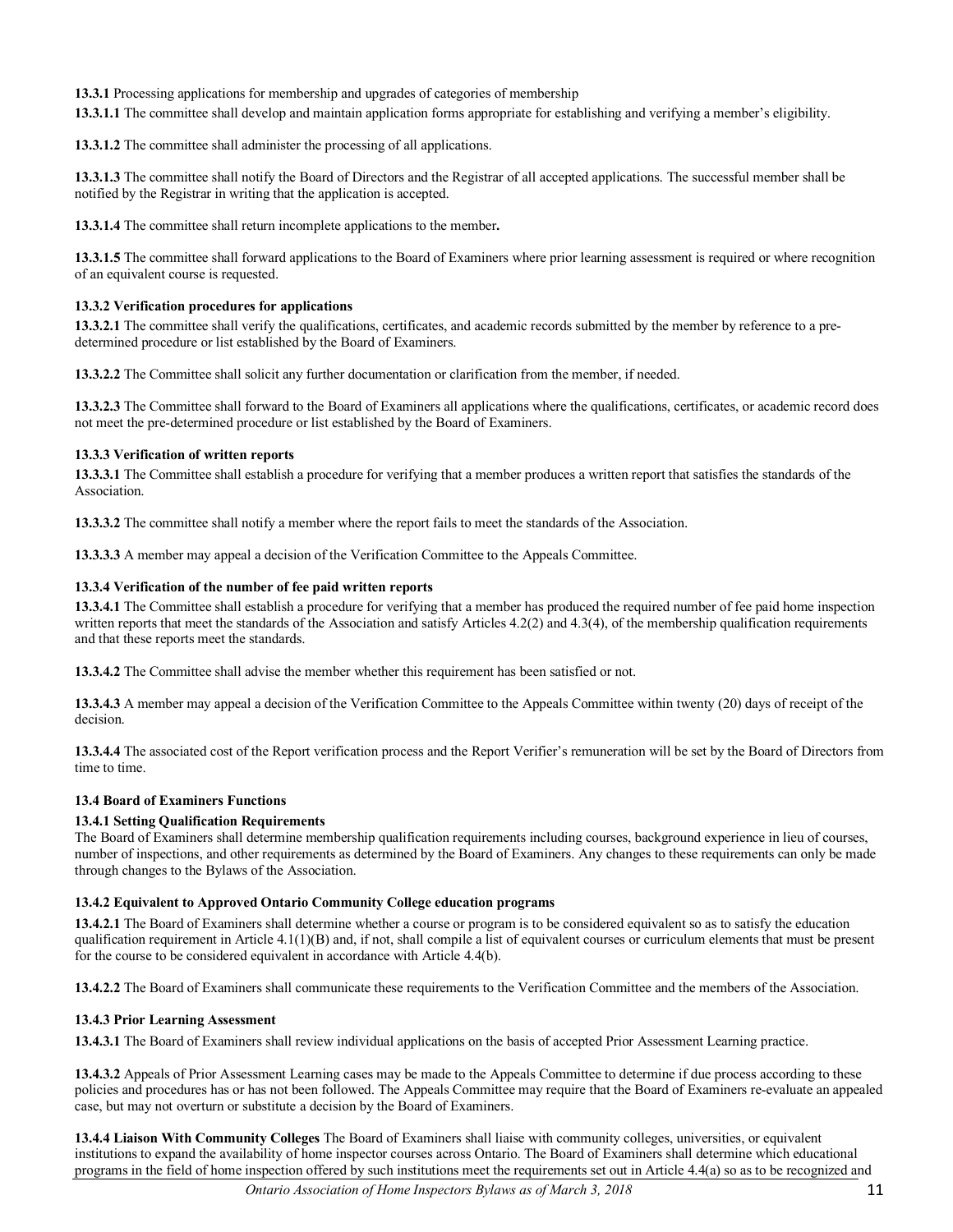approved as satisfying the educational qualification requirements in Article  $4.1(1)(A)$ , and shall cooperate and transfer curriculum and course information as appropriate.

#### **13.4.5 OAHI Defect Recognition Course**

**13.4.5.1** The Board of Examiners shall create/update and administer a mandatory OAHI Defect Recognition Course as set out in Article 4.4(e) hereof.

**13.4.5.2** The Board of Examiners shall determine other requirements (in addition to the mandatory course section) which form part of the OAHI Defect Recognition Course Program, such as equivalent acceptable courses, internship, assignments and examinations, as determined by the Board of Examiners.

#### **Article 14 Discipline and Professional Practices Committee**

**14.1 Definition** This committee shall be responsible for the investigation and enforcement of violations of the Code of Conduct - Professional Practice and Conflict of Interest Guidelines as set out in Article 18 hereof, the Conflict of Interest Guidelines for Board of Directors and committee members as set out in Article 17 hereof, and any other infringement of these Bylaws, the Standards of Practice, or other regulations of the Association or any other conduct unbecoming to a member of the Association.

**14.2 Investigation of Complaints** The committee shall, either upon its own motion, or upon receipt of a written complaint:

- (a) investigate and consider the conduct of any member of the Association;
- (b) enquire and determine whether any member has committed any infringement of the Bylaws or has otherwise been guilty of conduct unbecoming to a member; and
- (c) discipline any member as hereinafter provided.

**14.3 Complaints** Upon receipt of a written complaint concerning the conduct of any member of the Association (hereinafter called a "Complaint"), the Secretary of the Committee shall forthwith upon receipt thereof, mail a copy of the Complaint to the member against whom the Complaint has been made (hereinafter called the "Respondent"). The Respondent shall, at the discretion of the Committee Chairman, be given not less than ten (10) and not more than thirty (30) days to deliver a reply thereto in writing addressed to the Secretary (hereinafter referred as the "Reply"). Where the Committee is proceeding upon its own motion, the Chairman may in like manner, direct the Secretary to mail to the Respondent a brief statement of the conduct or infringement being investigated by the Committee and the foregoing provisions as to Reply shall be applicable and the matter shall thereafter proceed in all respects as a Complaint by any other person concerning the conduct of a member of the Association.

**14.4 Scheduling of Hearings for a Complaint** After the time limited for the Reply, subject to Clause 14.14, the Chairman of the Committee shall determine a date for the hearing of the Complaint and direct the Secretary to give to the Respondent notice in writing of the hearing and such notice shall be mailed by registered mail by the Secretary to the Respondent at least fifteen (15) days prior to the date fixed for the hearing.

**14.5 No Further Action of a Complaint** The Committee may at any time, after receiving a Complaint upon its own motion and its own sole discretion, determine that no further action be taken in respect of such Complaint.

**14.6 Hearing Guidelines** On the date fixed for the hearing, the Committee shall proceed with a hearing of the Complaint or of the particulars concerning any infringement or other improper conduct alleged. The failure of the Respondent or his representative to deliver a Reply or to appear at such hearing shall not prevent the hearing which may, in the discretion of the Committee, proceed in their absence. The Chairman of such hearing shall be the Chairman of the Committee or a member of the Committee named by him. In proceeding with such hearing, the Committee may proceed in such manner as in its discretion it deems advisable and shall have all the powers of an arbitrator or arbitrators under the Arbitration Act, 1991, S.O. 1991, Chap. 17. Without in any way limiting the generality of the power so conferred on the Committee, it shall have authority to summon before it for such hearing, any member of the Association or any member of the Board of Directors and to require production by any such member of such documents and records as the Committee may require. In the conduct of such hearing the Committee may:

> (a) adjourn the hearing from time to time; (b) proceed in such manner as it may deem proper without being bound by the rules of evidence or other legal rules, provided that it shall consider the best evidence available; and (c) receive evidence under oath.

**14.7 Relevant Witnesses** The parties to the hearing shall be entitled to call as witnesses, any person who has knowledge of the facts touching the matters in question whether that person is a member of the Association or not.

#### **14.8 Representation**

**14.8.1** The parties to a Complaint may be accompanied by a representative, legal or otherwise.

**14.8.2** Notices of all hearings shall contain instructions to parties to the Complaint to state their intentions as to representation, legal or otherwise; and each of the parties will be advised by registered mail ten (10) days previous to the hearing of the other's intention regarding representation.

**14.9 Documentation** The Secretary shall cause all documents, or true copies thereof, produced in evidence at the hearing to remain in the custody of the Committee until any appeal therefrom has been disposed of. Such documents shall be retained at the office of the Association.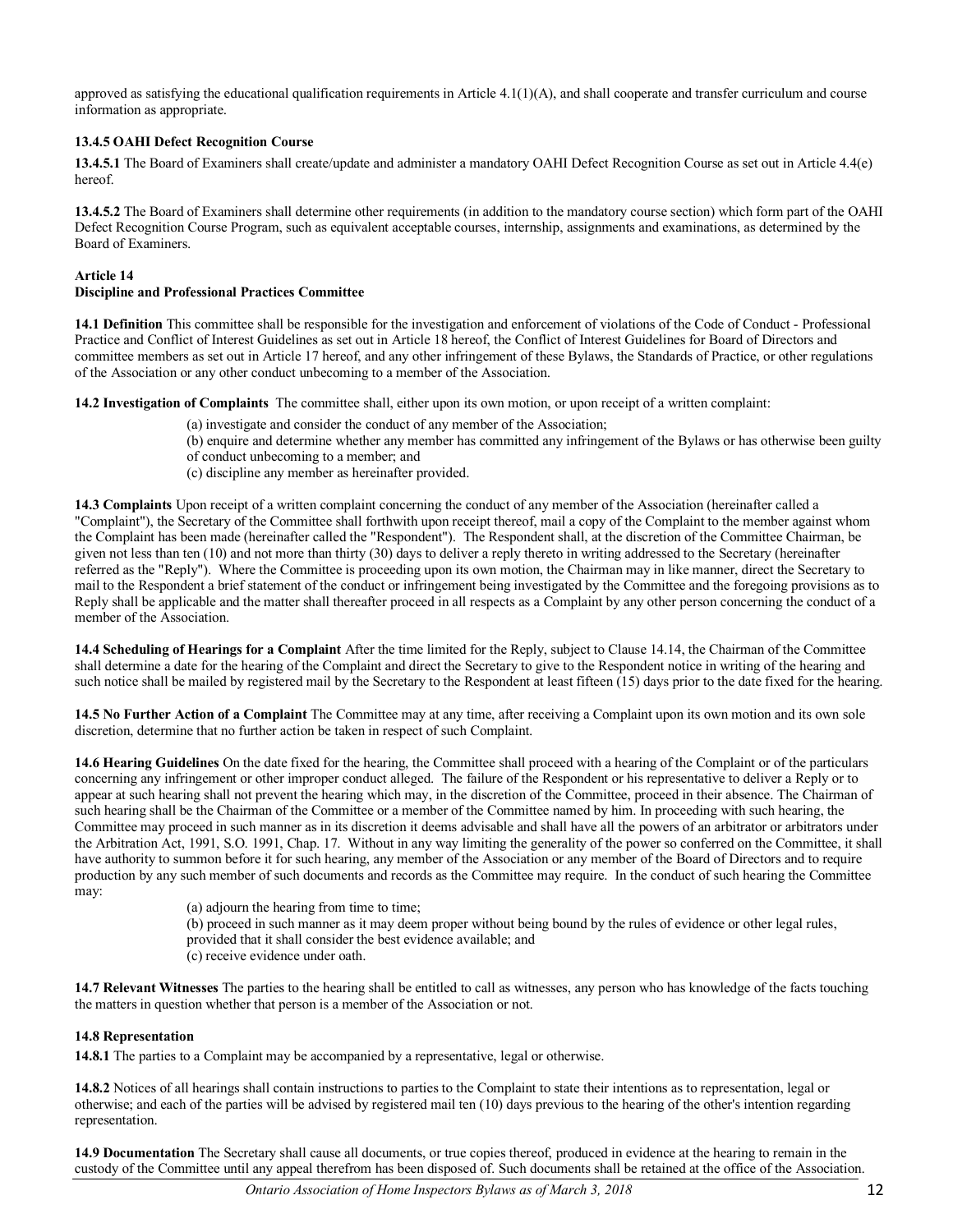Any documents in evidence shall be considered strictly confidential by all members of the Committee and/or the Appeals Committee.

**14.10 The Decision Document** The decision of a majority of the Committee members present at the hearing shall constitute a decision of the Committee and such decision shall:

(a) be in writing;

(b) be signed by the members of the Committee conducting the hearing;

(c) determine whether the Respondent was guilty of the conduct referred to in the Complaint; and

(d) specify the penalty imposed, if any.

Such decision may contain the reasons for the decision and shall contain any dissenting opinion but such dissenting opinion shall not indicate what member or members of the Committee dissent from the majority decision thereof.

**14.11 Resolutions to a Complaint** The Committee may take one or more of the following actions:

(a) dismiss the Complaint;

(b) impose upon the Respondent any one or more of the following penalties:

(i) a reprimand;

(ii) a fine, not to exceed \$1,000.00, payable to the Association;

(iii) a suspension from membership of the Association or from enjoyment of any one or more of its facilities, including the right to use the designations "Registered Home Inspector" and "RHI", for such period as the Committee may deem proper;

(iv) expulsion from membership in the Association;

(c) require the Respondent to complete remedial training relevant to the conduct complained of as a condition of continuance of membership in the Association, or in the event that the Respondent has been suspended, as a condition of reinstatement of membership in the Association;

(d) order that the name of the Respondent and the Committee's decision be published if the Respondent does not appeal the decision within the time for lodging a Notice of Appeal as hereinafter provided, or if appealed, provided that the decision is not reversed by the Appeals Committee;

(e) recommend terms of settlement of the Complaint which shall be forwarded to the parties to the Complaint, by registered mail, within ten (10) days after the Committee hearing.

**14.12 Notice of Decisions and Appeal Periods** The operation of the decision shall be stayed until after the time for lodging a notice of appeal as hereinafter provided, has elapsed and if an appeal be taken until such time as the same shall have been finally determined. After such time, the Chairman of the Committee may direct the Secretary to notify all members of such decision.

**14.13 Appeals to a Decision** An appeal from the decision of the DPPC or BOE Committee may be lodged by the Respondent or by the person who lodged the Complaint with the Appeals Committee by notice in writing delivered to the Secretary within ten (10) days after receipt of the decision from the Secretary. Such appeal may be from any finding that the Respondent was guilty or not guilty of the conduct referred to in the Complaint or from any penalty imposed or from both. If the Respondent is the party lodging such notice of appeal, the Respondent shall pay a fee to the Association in the amount of Three Hundred (\$300.00) Dollars. The Appeals Committee may in its discretion upon the disposition of such appeal, direct the return of all or any portion of such fee to the Respondent. The Notice of Appeal shall contain a brief statement of the grounds of appeal.

**14.14 Computation of Time/Notification** Any notice or other material mailed to any member shall be conclusively deemed to have been received by such member seven (7) days after the same is mailed to the member by the Secretary by prepaid registered post, addressed to the member at his/her address as recorded with the Association.

**14.15 Implementing Decisions** Any decision of the Committee, subject to any right of Appeal as herein provided or any decision of the Appeals Committee, shall be deemed to take effect immediately and any member affected thereby shall comply forthwith. Any member who fails to comply with any decision of the Committee or the Appeals Committee may be expelled from membership at any subsequent meeting of the Board of Directors.

**14.16 Waiving of actions against Committee Members** No action or proceeding either at law or in equity will be brought by any member of the Association against any member of the Committee, or by reason of, any act, matter or thing done or admitted to be done or purporting to be done in pursuance of this Article of these Bylaws and this section may in any such action or proceeding be pleaded as, and shall constitute an absolute defence and any and all claims for or by reason of any such act, matter or things, shall be conclusively deemed to have been waived by all members of the Association.

**14.17 Achieving a Quorum** A quorum of the Committee shall be not less than a majority of the Committee and in any event not less than three (3) members of the Committee including the Chairman. A quorum of the Committee for a hearing shall be three (3) members of the Committee and the Committee for a hearing shall always consist of an odd number of members of the Committee. All decisions are to be based on the majority vote of the members of the Committee present at the hearing.

**14.18 Extension of Time for Giving Notice** The Committee may, at its discretion, extend the time for notice as provided for herein.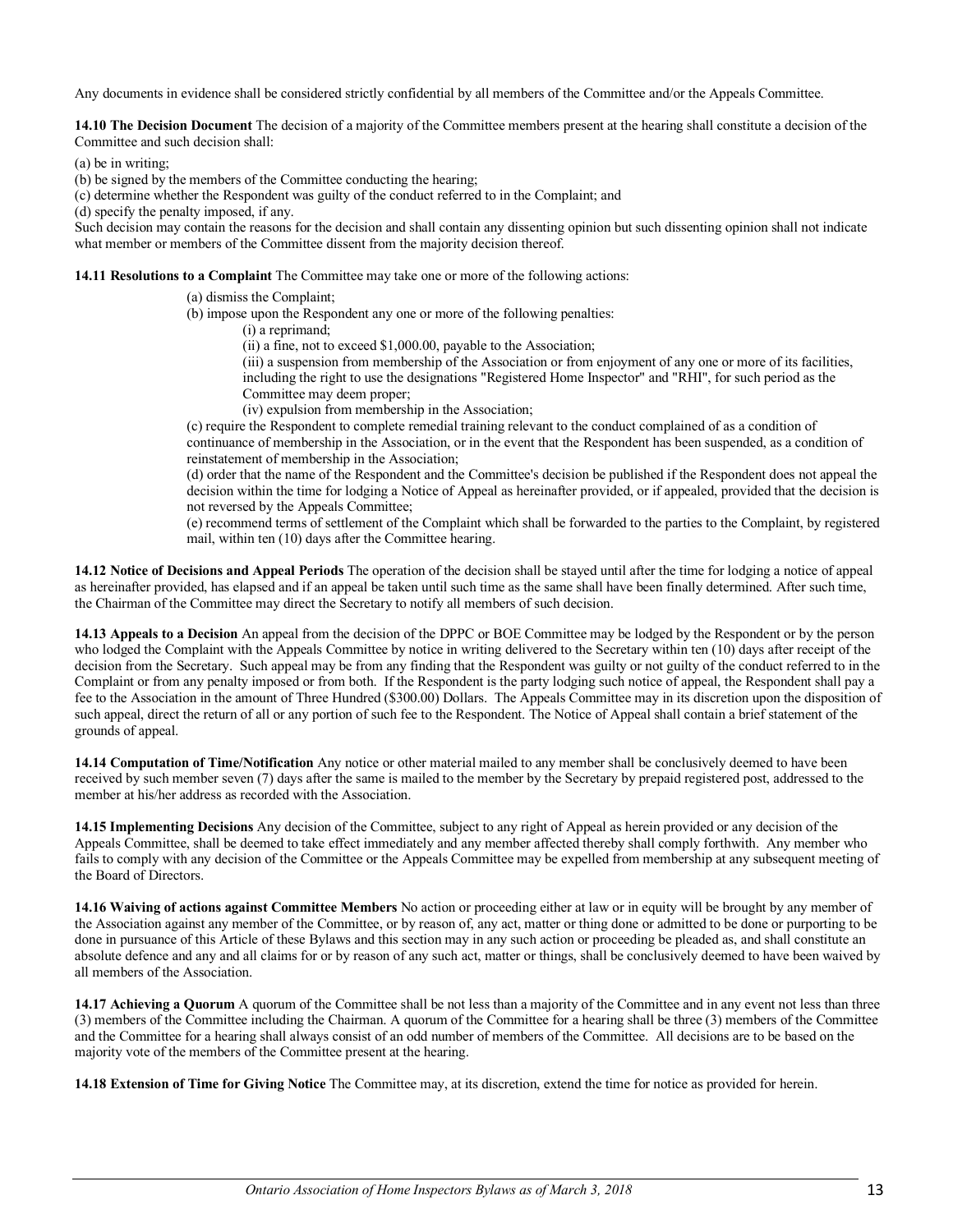# **Article 15 Appeals Committee**

**15.1 Lodging an Appeal** The Appeals Committee shall deal with appeals from the decisions of the Admissions Review Committee and the Discipline and Professional Practices Committee. An Appeal from the decisions of such Committees may be lodged with the Appeals Committee by notice in writing delivered to the Secretary within ten (10) days after receipt of the decision from the Secretary or the Registrar, as the case may be.

**15.2** Any such appeal shall be dealt with by the Appeals Committee which shall comprise not less than five (5) members of the Appeals Committee and who are not members of the Committee whose decision is being appealed. The Chairman shall be selected from the members of the Appeals Committee and must be a Director.

**15.3 Hearing of an Appeal** The appeal shall be heard and determined in the same way as the hearing of the Discipline and Professional Practices Committee held under Article 14 hereof and the Appeals Committee may proceed in such manner as in its discretion it deems advisable and shall have all the powers of an arbitrator or arbitrators under the Arbitration Act 1991, S.O. 1991, Chap. 17. All parties to the Appeal may be represented by legal counsel. The Appeals Committee may admit new evidence which was not submitted at the original hearing.

**15.4 Notice of Hearing of an Appeal** Notice of hearing of the Appeal shall be given to all parties by registered mail, by the Secretary, thirty (30) days prior to the date of such hearing. The failure of the appellant to appear shall not prevent the hearing of the Appeal in the absence of the appellant.

**15.5 Appeal Review and Decision** The Appeals Committee may by its decision:

- (a) dismiss the appeal;
- (b) set aside the decision being appealed from in whole or in part;
- (c) impose any of the penalties set out in Clause 14.11 of the Bylaws.

**15.6 Implementing the Decision** The decision of the majority of the Appeals Committee shall be deemed to be the decision of the Board of Directors and shall be final, binding and conclusive of all matters dealt with therein. Such decision shall:

- (a) be in writing;
- (b) be signed by the members who constituted the Appeals Committee; and
- (c) set out the disposition of appeal.

**15.**7 **Notice of Appeal Decision** A copy of the decision shall be mailed by the Secretary to the appellant and to any other parties to the proceeding by registered mail forthwith upon receipt thereof by the Secretary. Such decisions may in the discretion of the Appeals Committee be forthwith communicated to the members of the Association.

#### **Article 16 Insurance Committee**

**16.1 E & O Insurance** The committee is responsible for obtaining (as available) a group Errors and Omission insurance program or any other insurance program the Association deems necessary.

**16.2 Insurance Eligibility and Coverage Requirements** The committee shall recommend insurance eligibility requirements and insurance coverage requirements to the Board of Directors.

**16.3 Procedure Manual and Collection of Printed Material** The committee is responsible for compiling a procedure manual and the collection of all relevant printed material and written correspondence, issued and received by the committee.

**16.4 Liaise with Insurance Providers** The committee shall liaise between the insurance provider(s) and the Association.

**16.5 Status Reports** The committee shall keep the Board and the members apprised of the status of the insurance program (s) and any relevant issues.

**16.6 Confidentiality** The committee shall handle all matters pertaining to individual members on a confidential basis.

#### **Article 17**

# **Conflict Of Interest Guidelines For Board of Directors and Committee Members**

**17.1** Members of the Board of Directors, Officers, and Committee members shall act in good faith towards all members and, in the performance of their duties, shall place the interests of the Association before their personal and business interests. They shall,

(a) not use any information gained by their office for personal or business advantage if such information is not generally available to other members;

(b) promptly disclose to the Board of Directors any interest they have which might be construed as prejudicial in any way to their decisions or actions; and

(c) refrain from participating in any discussion, chairing a meeting, and voting on any matter which directly impacts on their own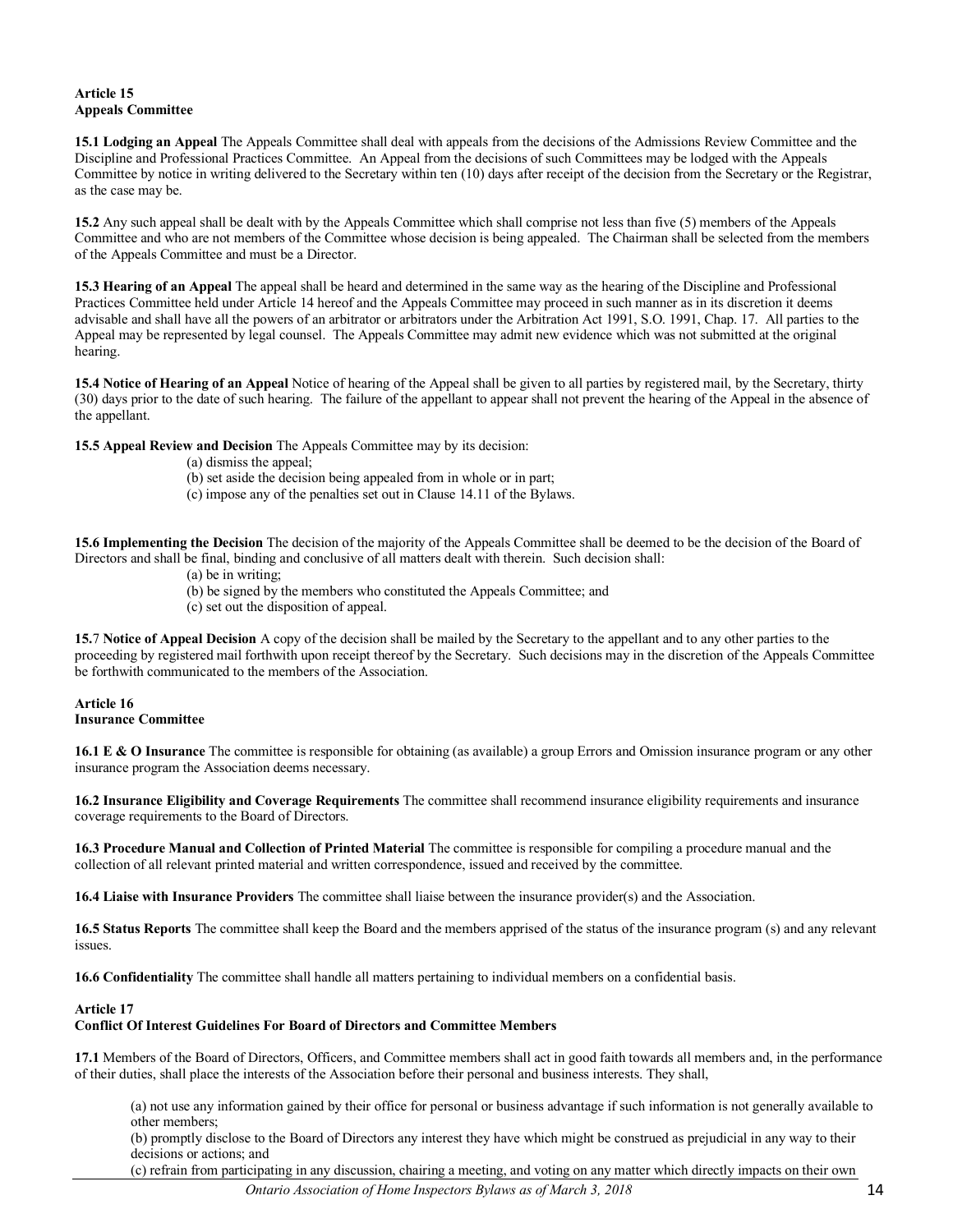business or related interests.

**17.2 Abuse of Guidelines** The Board of Directors shall refer suspected abuses of these guidelines to the Discipline and Professional Practices Committee.

#### **Article 18**

# **Code of Conduct - Professional Practice and Conflict of Interest Guidelines**

18.1 Members shall:

(a) Carry on the practice of Home Inspection in accordance with law, integrity and honesty;

(b) Maintain client confidentiality;

(c) Not act for or accept payment from more than one party concurrently in connection with the subject property unless fully disclosed to and approved by all parties;

(d) Remain independent and at arms length from any other business or personal interests which might affect the quality of the service provided; in particular:

(i) a member shall not repair for a fee any condition found during an inspection, nor use the inspection as a vehicle to deliberately obtain work in another field;

(ii) a member who sells real estate may not inspect properties located within the jurisdiction of the real estate board or boards where he, or the company with which he is associated, are active; and

(iii) a member who provides public sector inspection services may not inspect a property within a jurisdiction where they have public sector authority or responsibility that would affect the subject property;

(e) Promptly disclose to the client any relationship to the property or interested party, business or personal interest which might be construed as affecting the member's independence;

(f) Not solicit, receive or give referral fees;

(g) Refer trades or other specialists only when doing so is in the best interest of the client, and does not detract from the member's independence;

(h) Only provide an opinion on conditions and matters within the scope of the member's expertise, education, experience and profession;

(i) Only provide services that are within the scope of the member's training and expertise;

(j) Provide the client with a written contract and written report that outlines the scope, limitation, and applicable standards of the services performed; and

(k) Act in good faith to all, uphold the integrity and reputation of the profession, respond promptly to complaints.

#### **Article 19**

#### **Use of Association's Name, Acronym "OAHI" and Logo**

**19.1** Subject to Clause 19.2, entitlement to use of the Association's name, acronym and logo shall be as follows:

(a) RHI Members of the Association shall be entitled to use the official logo of the Association and make reference to the name of the Association, its acronym, OAHI, and their membership in the Association on their letterhead, as well as in advertising and in promotional materials subject to the usage policy approved by the Board of Directors from time to time;

(b) All other members of the Association are also entitled to use the official logo of the Association and make reference to the name of the Association and its acronym, OAHI, in the manner specified above, provided that:

i) Associate Members of the Association are required to display or expressly set out that they are an "Associate Member" of the Association in connection with any such usage or reference;

ii) Candidate Members of the Association are required to display or expressly set out that they are a "Candidate Member" of the Association in connection with any such usage or reference;

iii) Retired Members of the Association are required to display or expressly set out that they are a "Retired Associate Member of the Association", unless they have fulfilled the requirements of RHI Member, in which case they are required to set out that they are a "Retired RHI Member of the Association", in connection with any such usage or reference; and iv) all other members of the Association are required to display or expressly set out their category of membership in the Association in connection with any such usage or reference.

**19.2** Members may only make reference to the name of the Association and its acronym, OAHI, in association with the business firms, corporations, partnerships or proprietorships in which they conduct their home inspection business where the following conditions are met:

(a)Members may only make reference to the name of the Association and its acronym, OAHI, in association with the business firms, corporations, partnerships or proprietorships in which they conduct their home inspection business where the following conditions are met:

(b) all home inspectors under the firm name are RHI Members, Associate Members, Candidate Members or Applicant Members, under the direct supervision of an RHI Member, Associate Member, or Candidate Member in the same office or geographic area;

(c) all home inspectors under the firm name comply with the requirements of Article 5;

(d) the ratio of Applicant Members to RHI Members, Associate Members, and Candidate Members is not more than 4:1; (e) a supervising RHI Member, Associate Member, or Candidate Member agrees in writing to assume responsibility for the adherence to the Association's standards and regulations by any Applicant Members under the firm name; and (f) all of the members under the firm name assume responsibility for the actions of the firm in the use of the Association's name and acronym, and such use must not detract from the goodwill and reputation of the Association or of other members or their firms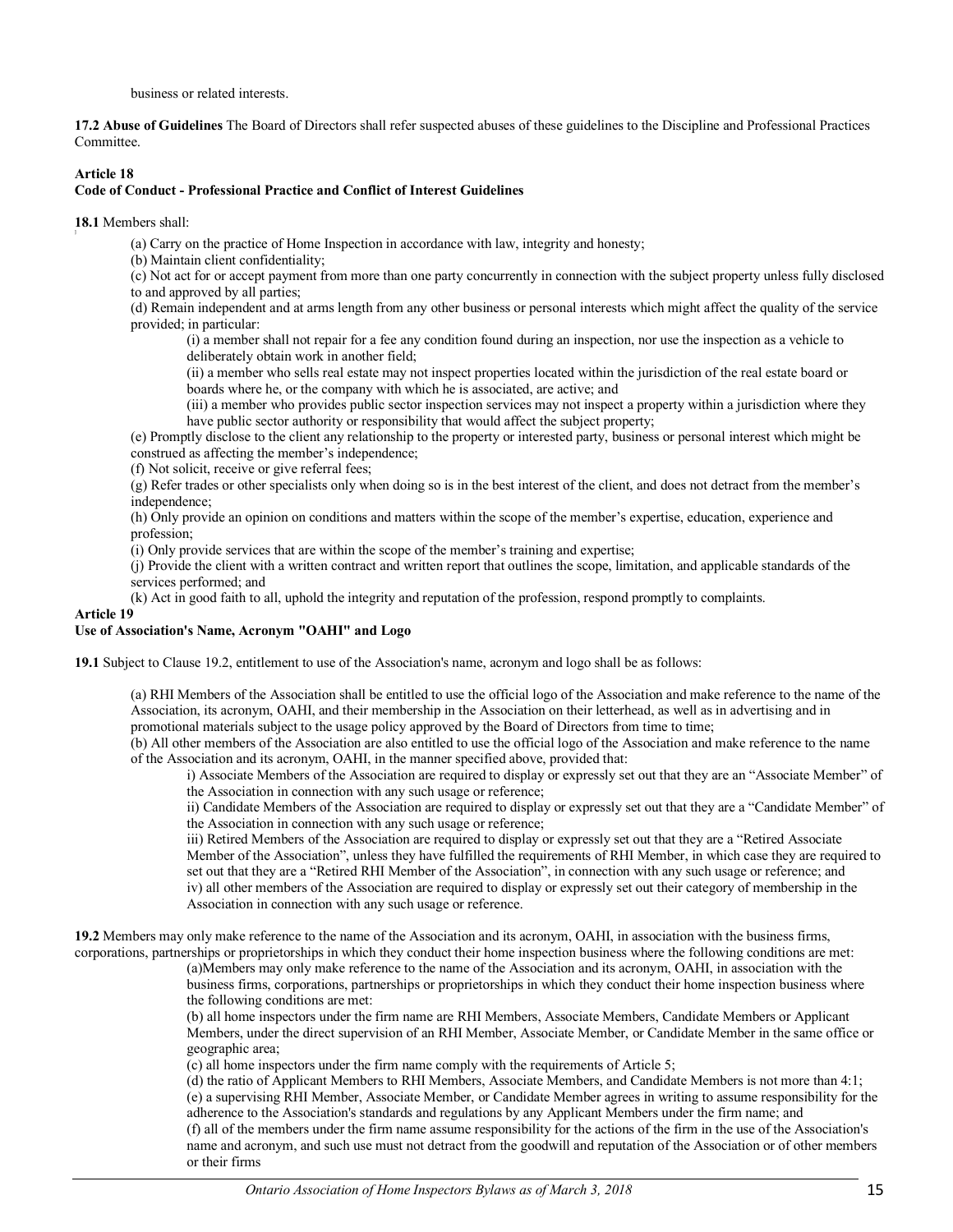#### **Article 20 Annual Budget and Financial Reports**

**20.1 Proposed Budgets** The Treasurer shall submit for approval of the members of the Association at each annual meeting of the members of the Association an annual budget which shall, to the extent possible, provide for the following:

- (a) expenses not exceeding revenues unless a special assessment is proposed;
- (b) conservative revenue projections;
- (c) expenses of administration not exceeding thirty (30%) percent of expenses; and

(d) the allocation of funds based on the needs of the different membership categories and geographic areas, according to the proportion of the current members in these categories and geographic areas.

**20.2 Amendments to Approved Budgets** The Treasurer may propose budget amendments during the fiscal year for the approval of the members of the Association, which may incorporate surplus revenues or reallocate previously budgeted amounts. Notice of all budget amendments shall be published in the Notice of the Meeting of members at which approval of such budget amendment is sought.

**20.3 Treasurer's Reports** The Treasurer shall provide a summary report to the Board and to member's, quarterly, and an annual report in advance of the annual meeting.

#### **Article 21**

#### **Approval of Expenditures - Cheques, Drafts, Notes, etc.**

**21.1 Authorization** No expenditure on behalf of the Association shall be authorized or paid without prior written approval of the Treasurer or such other person designated by resolution of the Board of Directors in the absence of the Treasurer.

**21.2 Documentation** Any expenditure over \$500, or related expenditures totaling over \$500.00, may not be authorized unless the requisition therefore is accompanied by documentation showing that competitive bids were solicited or indicating justification for the expenditure.

**21.3 Approval by Membership** The Board of Directors shall obtain the approval of the members of the Association in advance for any financial commitment or expenditure greater than \$6000 or any related financial commitments or expenditures totaling greater than \$6,000.

**21.4 Required Signatures** All cheques, drafts or orders for the payment of money and all notes and acceptances and bills of exchange shall be signed by two (2) members of the Board of Directors, of which one shall be the Treasurer or such person designated by resolution of the Board of Directors in the absence of the Treasurer.

#### **Article 22 Auditor**

**22.1 Appointment** The members shall at each annual meeting appoint an auditor to audit the accounts of the Association and to hold office until the next annual meeting, provided that the Directors may fill any casual vacancy in the office of the auditor. The remuneration of the auditor shall be fixed by the Board of Directors.

#### **Article 23 Execution of Contracts, etc.**

**23.1 Required Signatures** Contracts, documents or instruments in writing requiring the signature of the Association may be signed by the President and the Treasurer, or the President and such other person designated by resolution of the Board of Directors in the absence of the Treasurer, and all contracts, documents or instruments in writing so signed shall be binding upon the Association without any further authorization or formality. The Board of Directors is authorized from time to time by resolution to appoint any Officer or Officers or any person or persons on behalf of the Association either to sign contracts, documents or instruments in writing generally or to sign specific contracts, documents or instruments in writing.

#### **Article 24 Financial Year**

**24.1 Year-end Date** The Financial Year of the Association shall terminate on the 30th day of September in each year or on such other date as the Directors may from time to time by resolution determine.

#### **Article 25 Banking Arrangements**

**25.1 Authority** The banking business of the Association shall be transacted with such banks, trust companies or other firms or corporations as may from time to time be designated by or under the authority of the Board of Directors. Such banking business or any part thereof shall be transacted under such agreements, instructions and delegations of powers as the Board may from time to time prescribe or authorize.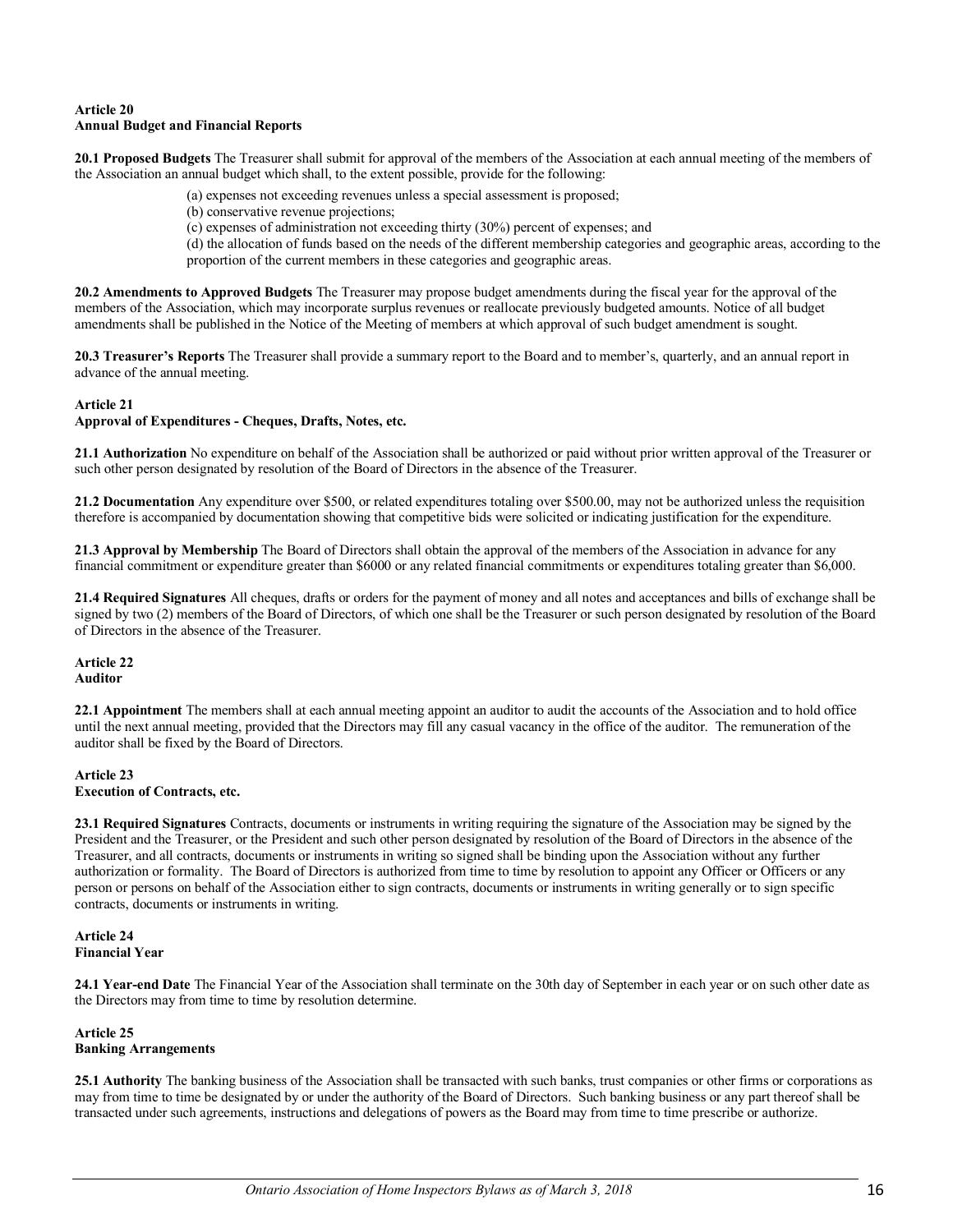## **Article 26 Books and Records**

**26.1 Maintaining Books and Records** The Board of Directors shall see that all necessary books and records of the Association required by the Bylaws of the Association or by any applicable statute are regularly and properly kept.

#### **Article 27 Borrowing by the Association**

**27.1 Authority** Subject to the limitations set out in the Bylaws, the Board of Directors may:

(a) borrow money on the credit of the Association;

(b) issue, sell or pledge securities of the Association; or

(c) charge, mortgage, hypothecate or pledge all or any of the real or personal property of the Association, including book debts, rights, powers, franchises and undertakings, to secure any securities or any money borrowed, or other debt, or any other obligation or liability of the Association.

**27.2 Limitations** Provided that except where the Association borrows on the security of its real or personal property, its borrowing power shall be limited to borrowing money for current operating expenses.

#### **Article 28 Notices**

**28.1 Definition** Except where otherwise provided in these Bylaws, any notice (which term includes any communication or document) to be given, sent, delivered or served pursuant to the Act, the Bylaws or otherwise to a member, Director, Officer or auditor shall be sufficiently given if delivered to his/her last address as recorded in the books of the Association or if mailed by prepaid ordinary mail or airmail addressed to him/her at his/her last address as recorded in the books of the Association, or if delivered by electronic mail (email) to him/her at his/her last email address as recorded in the books of the Association. The Secretary may change the address on the Association's books of any member, Director, Officer or auditor in accordance with any information believed by him/her to be reliable. A notice so delivered shall be deemed to have been given when it is delivered personally or at the address aforesaid and a notice so mailed shall be deemed to have been given when deposited in a post office or public letter box. Members are responsible for updating the on-line database with their information.

**28.2 Computing Number of Day's Notice** In computing the date when notice must be given under any provision requiring a specified number of days' notice of any meeting or other event, the date of giving the notice shall be excluded and the date of the meeting or other event shall be included.

**28.3 Accidental Omission to Give Notice** The accidental omission to give any notice to any member, Director, Officer or auditor or the nonreceipt of any notice by any member, Director, Officer, or auditor or any error in any notice not affecting the substance thereof shall not invalidate any action taken at the meeting held pursuant to such notice or otherwise founded thereon.

# **Article 29** - **Bylaws**

# **29.1 Amendments**

The Bylaws of the Association may be repealed or amended by

(a) Bylaw enacted by a majority of the Directors at a meeting at the Board of Directors and sanctioned by an affirmative vote of at least two-thirds (2/3) of the members entitled to vote (i.e. RHI, Associate, Candidate, Retired and Applicant Members) in attendance (in person or by remote meeting attendance), or represented by proxy at a special meeting duly called for the purpose of considering the said Bylaw, or

(b) Bylaw proposed by a petition of 25% of the members entitled to vote (i.e. RHI, Associate, Candidate, Retired and Applicant Members) (in accordance with Article 11(2) and sanctioned by an affirmative vote of at least two-thirds (2/3) of the members entitled to vote (i.e. RHI, Associate, Candidate, Retired and Applicant Members) in attendance (in person or by remote meeting attendance), or represented by proxy at a special meeting duly called for the purpose of considering the said Bylaw.

**29.2 Notice of Proposed Amendments** The Board shall endeavour to advise the membership of proposed Bylaw changes, solicit opinions of the members and committees affected by the proposals, and provide a forum for discussion before Notice of any proposed repeal or amendment.

#### **Article 30 - Mandatory Upgrading Requirements**

#### **30.1 Mandatory Upgrading Requirements Approval**

Mandatory Upgrading Requirements shall be set by the Board of Directors and approved by two - thirds of eligible voting members present or represented by proxy at a special meeting prior to implementation.

**30.2 - Mandatory Update Requirements** Every Registered Home Inspector Member shall be required to complete the OAHI Mandatory Update Requirement every five years. The OAHI Mandatory Update Requirement shall be in accordance with policy recommended by the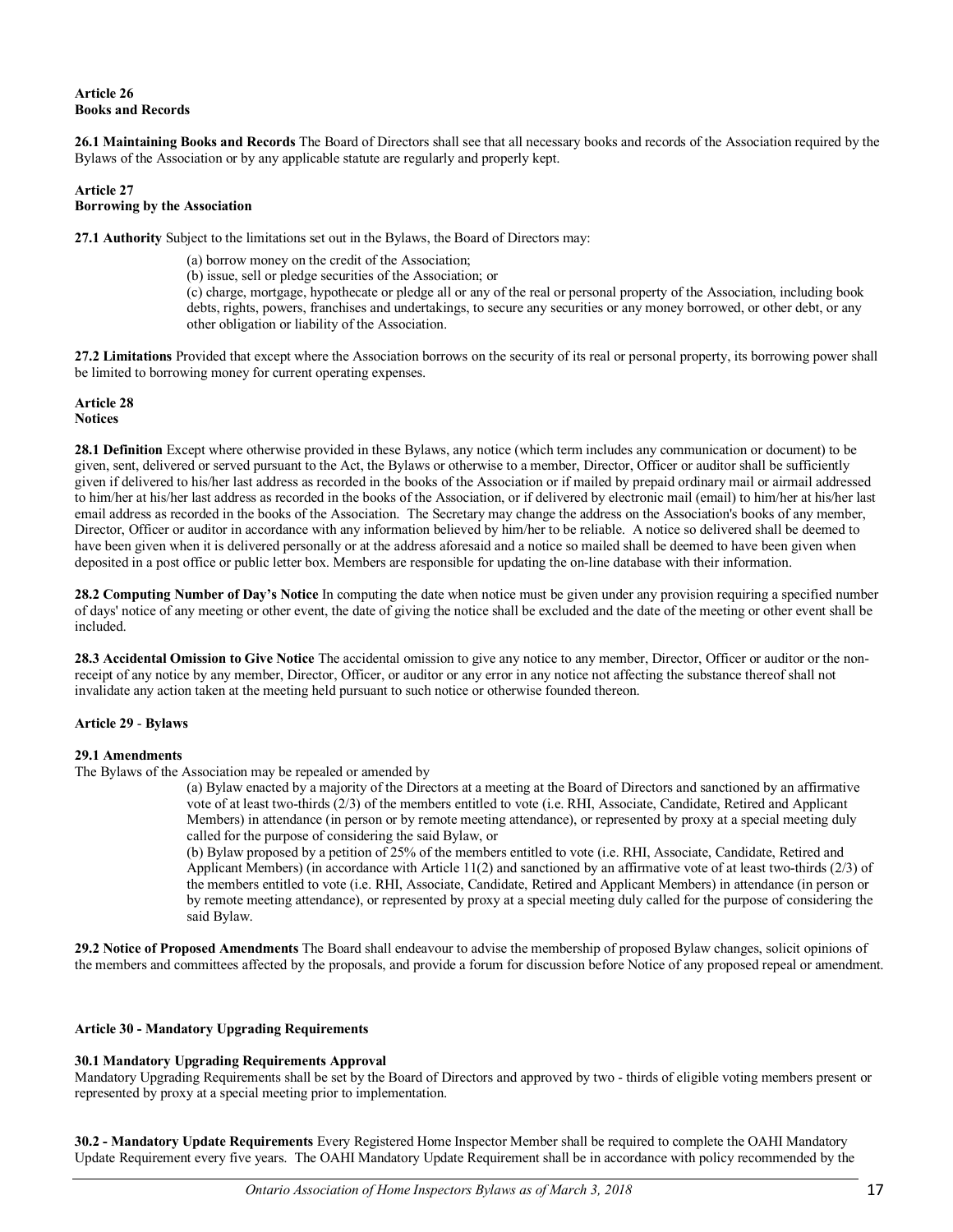OAHI Board of Examiners and approved by the Board of Directors from time to time and shall comprise:

- a) Completion of Peer Review according to the OAHI Standards of Practice, in accordance with policy as set by the Board of Examiners and approved by the Board of Directors from time to time; and
- b) Completion of a course covering recent technical and other issues of concern to home inspection practitioners, as directed by the Board of Examiners and approved by the Board of Directors from time to time.

#### **Article 31 - Continuing Education Requirements**

**31.1 Programs Approval** Continuing Education Requirements shall be education programs related to the practice of home inspection, as approved by the Board of Examiners.

**31.2 Annual Requirement** Every New Associate Member who has completed OBC Part 9-Health and Safety and OBC Part 9-Building Envelope, or equivalent Ontario Ministry of Municipal Affairs and Housing Part 9 courses, and every Registered Home Inspector Member, shall be required to complete a minimum of 20 instructional/contact hours every year. Any excess hours completed in any year, up to a maximum of 20 hours, may be applied towards meeting the Continuing Education annual requirement in the following year.

#### **Article 32 Members' Only Website**

**32.1 Knowledge Café Use Policy** The Discussion Board (Knowledge Café) on the OAHI "Member's Only" section of the website, is strictly governed by the policy available on-line to be set by the Board of Directors from time to time. Use of the Knowledge Café, by any member signifies acceptance of the stated policy. Requests for amendments to the policy may be directed to the Board for their review.

#### **Article 33 Gender-neutral language**

**33.1 Impartiality** In these Bylaws, words importing the use of any gender shall include the masculine, feminine and neuter genders.

**PASSED** by the Directors and sealed with the seal of the Association, the 21st day of March, 1995.

 **Updated Dec 2017.**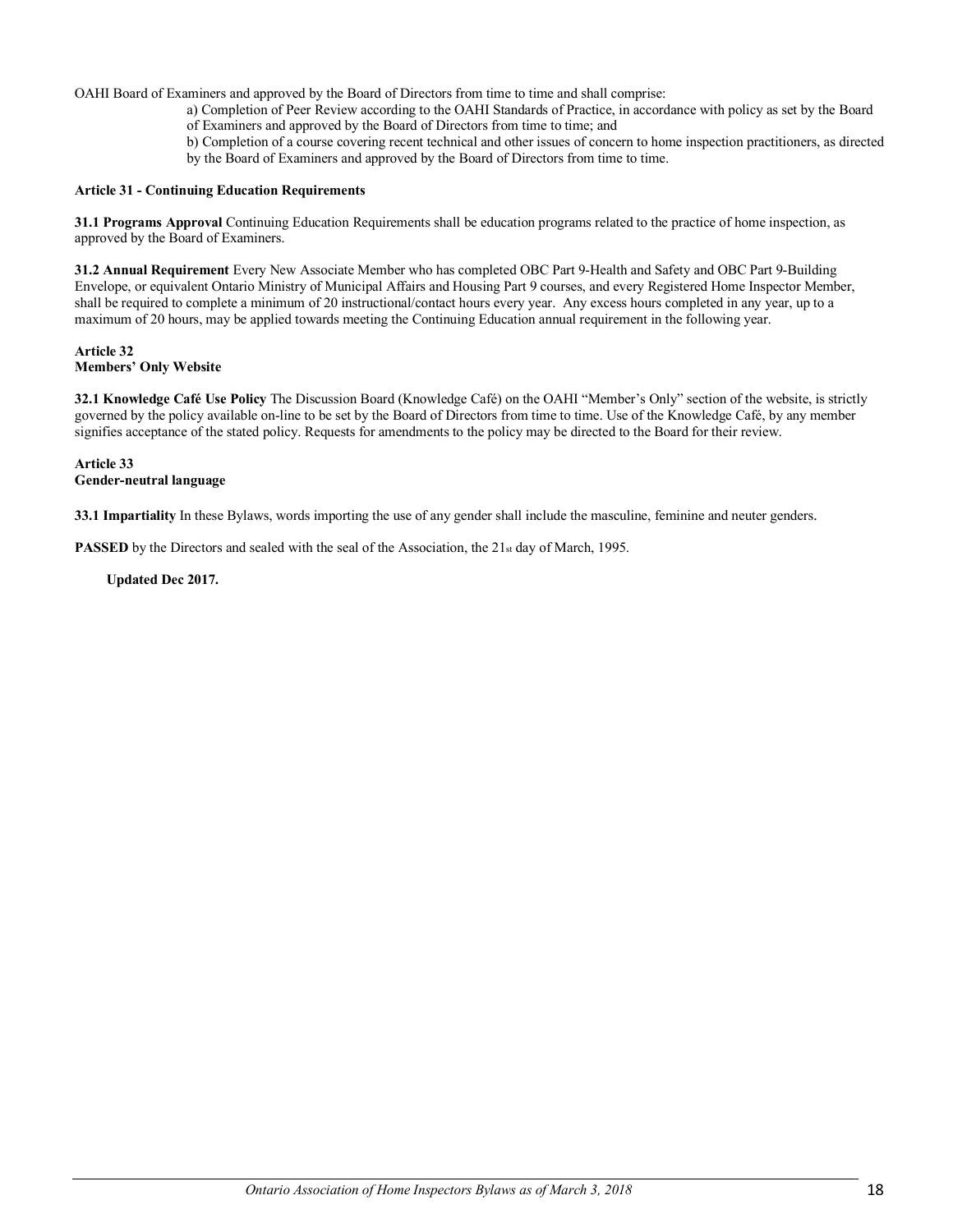#### **Bylaw Amendments Summary APPROVAL No. ARTICLE DATE AMENDMENT DESCRIPTION**

 1. Article 6 (12) September 19, 1995 Ottawa area director - added 2. Article 4 May 21, 1996 Deletion of Grandfather references, clarification of courses 3. Article 30 May 21, 1996 Introduction to Home Inspection credits 4. Article 30 1b, 2b Jan 21, 1997 Include use of CAHPI Exam as entrance requirement - added 5. Article 5 May 22, 1997 Board may allow alternate insurance coverage - amended 6. Article 4e May 19, 1998 Continuing Education and Mandatory Upgrading – added 7. Article 31 May 19, 1998 Mandatory Upgrading - added 8. Article 32 May 19, 1998 Continuing Education - added 9. Article 6(13) June 8, 1999 Southwestern Ontario area director – added 10. Article 29 November 21, 2000 Amended to clarify 2/3 of RHI members 11. Article 11(5) November 21, 2000 Amended to clarify 2/3 of RHI members 12. Article 3 November 21, 2000 Amendment and additions to membership categories 13. Article 5 November 21, 2000 Amendment to reflect changes in errors & omissions insurance 14. Article 10 November 21, 2000 Amendment to reflect changes in membership categories 15. Article 19 November 21, 2000 Amendment to reflect changes & additions to use of Association's name & acronym to other categories 16. Article 6(13) November 21, 2000 Change in Southwestern Ontario Meeting group director 17. Article 3(4a) February 27, 2001 Amendment to change OAHI Standards of Practice to be the January 1, 2000 version of ASHI Standards. 18. Article 3(3)(a)(1) October 30, 2001 Amendment to reflect changes & additions re qualification requirements 19. Article 6(3) October 30, 2001 Amendment and additions re board of directors 20. Article 6(14) October 30, 2001 Additional directors created to board on Merger Date - added 21. Article 6(15) October 30, 2001 Amendment to reflect # of PACHI directors required to be on board for one year – added 22. Article 12(2) October 30, 2001 Amendment to reflect PACHI members on committees 23. Article 7(6) October 30, 2001 Amendment to reflect majority of votes exception 24. Article 12(15) October 30, 2001 Amendment to clarify Past Presidents Council 25. Article 33 October 30, 2001 Merger with PACHI - added 26. Article 3 February 19, 2002 Amendment to add additional membership category 27. Article 3.3(a)(1 February 19, 2002 Addition of article 33.6 to line 28. Article 3.3(c) February 19, 2002 Amendment re clarification of Applicant members 29. Article 3.3(e) February 19, 2002 Amendment re clarification of Retired members 30. Article 3.3(g) February 19, 2002 Addition of article 3.3(g) re Practicing members 31. Article 3.4(b) February 19, 2002 Amendment re mandatory insurance coverage 32. Article 3.4(e) February 19, 2002 Amendment re mandatory upgrading & CEU's 33. Article 4.1(i)(e February 19, 2002 Deleted – covered by Article 3.4(e) 34. Article 4.3 February 19, 2002 Addition of report verification clause 35. Article 5 February 19, 2002 Amendment to include Practicing Members re insurance coverage 36. Article 13.1(k) February 19, 2002 Additional clause re examinations for Applicant members 37. Article 19.1(a) February 19, 2002 Amendment re usage policy of name of Association, logo & acronym – for RHI members 38. Article 19.1(b) February 19, 2002 Amendment clause re usage policy of name of Association, logo & acronym – for Associate, Practicing & Applicant members 39. Article 19.1(d) February 19, 2002 Addition of new bylaw re usage policy of name of Association, logo & acronym – for Retired Members 40. Article 33.5 February 19, 2002 Addition of new bylaw re transfer of PACHI Full Members to Practicing Members 41. Article 33.6 February 19, 2002 Addition of new clause re transfer of Practicing Members to RHI status 42. Article 33.7 February 19, 2002 Addition of new clause re Practicing Members who have not fulfilled all requirements within 1 year of Merger Date 43. Article 33.8 February 19, 2002 Addition of new clause re non-practicing PACHI members 44. Article 3.2 March 18, 2003 Amendment re Friends of the OAHI 45. Article 6.12 March 18, 2003 Change in Ottawa Director area 46. Article 6.16 March 18, 2003 Addition of Toronto area Director 47. Article 6.17 March 18, 2003 Addition of Kingston area Director 48. Article 10.6 March 18, 2003 Amendment to upgrade notices 49. Article 12.4 March 18, 2003 Changed committee quorum to a majority 50. Article 12.16 March 18, 2003 Amended to allow non-Directors on Appeals Committee 51. Article 15.2 March 18, 2003 Amendment to support 12.16 52. Article 28.1 March 18, 2003 Amendment to permit electronic notice 53. Article 34 March 18, 2003 Added gender clarification 54. Article 3 November 25, 2003 Various amendments to move insurance requirements to Art. 5. 55. Article 5 November 25, 2003 Amended to allow option of disclosing insurance status 56. Article 16 November 25, 2003 Amended to clarify Insurance Committee role 57. Article 19 November 25, 2003 Amended to support Art. 5. 58. Article 21.3 February 25, 2005 Amended to approve expenditures greater than \$6000 59. Article 3.3 (b) February 25, 2005 Amended to grant full voting rights to Associate members 60. Article 2.9 February 25, 2005 Amended to provide members with greater opportunity to participate in changes to the Bylaws 61. Article 4.1 February 25, 2005 Addition of Ethics and Professional Practice Requirement and Plumbing Requirement 62. Acronyms March 3, 2007 Addition of acronyms into the Bylaw which the OAHI utilizes in its day-to-day operations 63. Various Articles March 3, 2007 Re-numbering of Bylaws; articles, subsections, paragraphs, clauses, sentences, and article references 64. Various Articles March 3, 2007 Capitalization of the words **B**oard of **D**irectors, **D**irector, **O**fficer, and **By**laws 65. Various Articles March 3, 2007 Gender specific language, wherever possible, to include both genders or to be non-gender specific 66. Various Articles March 3, 2007 Addition of titles to sections wherever practical 67. Article 3.2 March 3, 2007 Amended to further define Granting of Membership 68. Article 3.3 March 3, 2007 Amended to further define Membership Categories and Privileges 69. Article 3.3.7 March 3, 2007 Deleted re: Granting of Membership; definition of Practicing Members 3.3 (g)

- 70. Article 3.3.7 March 3, 2007 Addition of an International Membership Category
- 71. Article 3.4 March 3, 2007 Amended to further define Obligations of Members